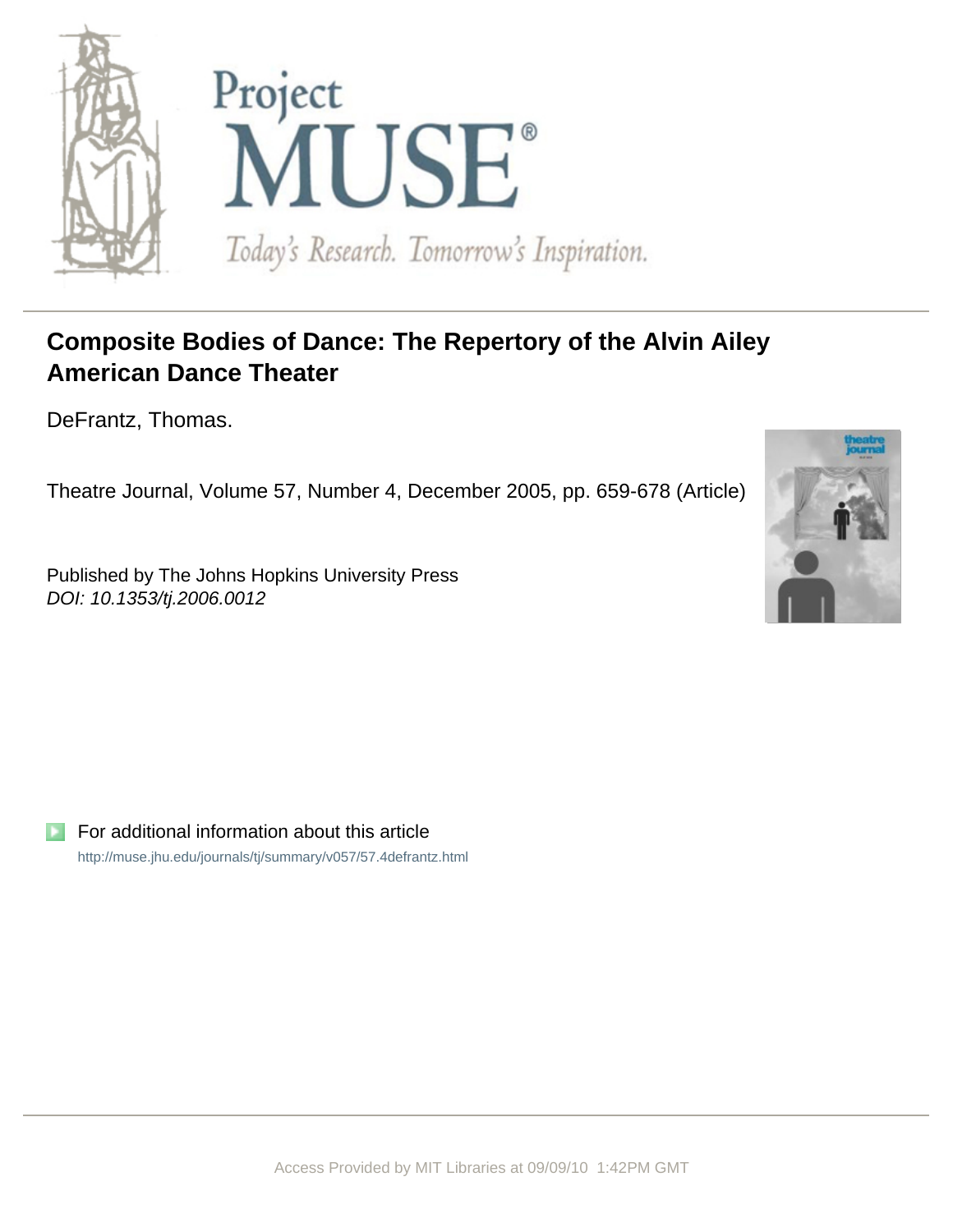

## **Composite Bodies of Dance: The Repertory of the Alvin Ailey American Dance Theater**

## **Thomas F. DeFrantz**

In 1993, the Alvin Ailey American Dance Theater achieved a remarkable milestone: the company operated with no budget deficit.<sup>1</sup> This circumstance, unique among major American dance companies, marked the successful efforts of several decades to balance a multimillion-dollar budget while performing a diverse repertory of modern dance that stretched across boundaries of dance technique. The achievement deserves scrutiny, at least in terms of its artistic and racial implications. Since its founding in 1958, the Ailey company has continually perpetuated its identity as an icon of African American performance, populated by a cohort of African diaspora artists and committed to a performance ethic that explores an explicitly black corporeality. Simultaneously, the company has presented a wide-ranging repertory of dances by a diverse roster of choreographers. In this dual undertaking, the company has expanded boundaries of the representational possibilities for black bodies on international stages, even as it has expanded performance possibilities for dance practice across idioms.

From its beginning, the Ailey company's mandate to perform new works by young choreographers as well as classic works from the modern dance repertory enabled a unique circumstance in which modern dancers and their audiences broadened both their artistic scope and their aesthetic palettes in varied programming, often in works created by choreographers who had never met or collaborated. The demands of a diverse repertory are not invisible, however, and the Ailey company has struggled at times to satisfy the needs of varied choreographic grammars. This essay explores the challenges and implications of a varied repertory for American modern dance artists in terms of dance techniques, critical reception, casting, and the strategies of style capable of producing recognizable black embodiment by the Ailey company from 1958 through 2005.2 I suggest that the diverse repertory amplifies African American

*Thomas F. DeFrantz is Associate Professor of Music and Theater Arts at MIT. He also teaches in the Hollins University/American Dance Festival MFA program. He works frequently as a director and dance dramaturg, most recently on Donald Byrd's* The Sleeping Beauty Notebook*. His book* Dancing Revelations: Alvin Ailey's Embodiment of African American Culture *received the 2004 de la Torre Bueno prize.*

<sup>1</sup> Camille Hardy, "Recession-Proof Dance Leadership," *Dance Magazine* (October 1992): 52.

<sup>2</sup> While the first productions of the Ailey company in 1958 and 1959 featured only African American performers, Ailey integrated his group in 1960. Since that time, the company has always had a strong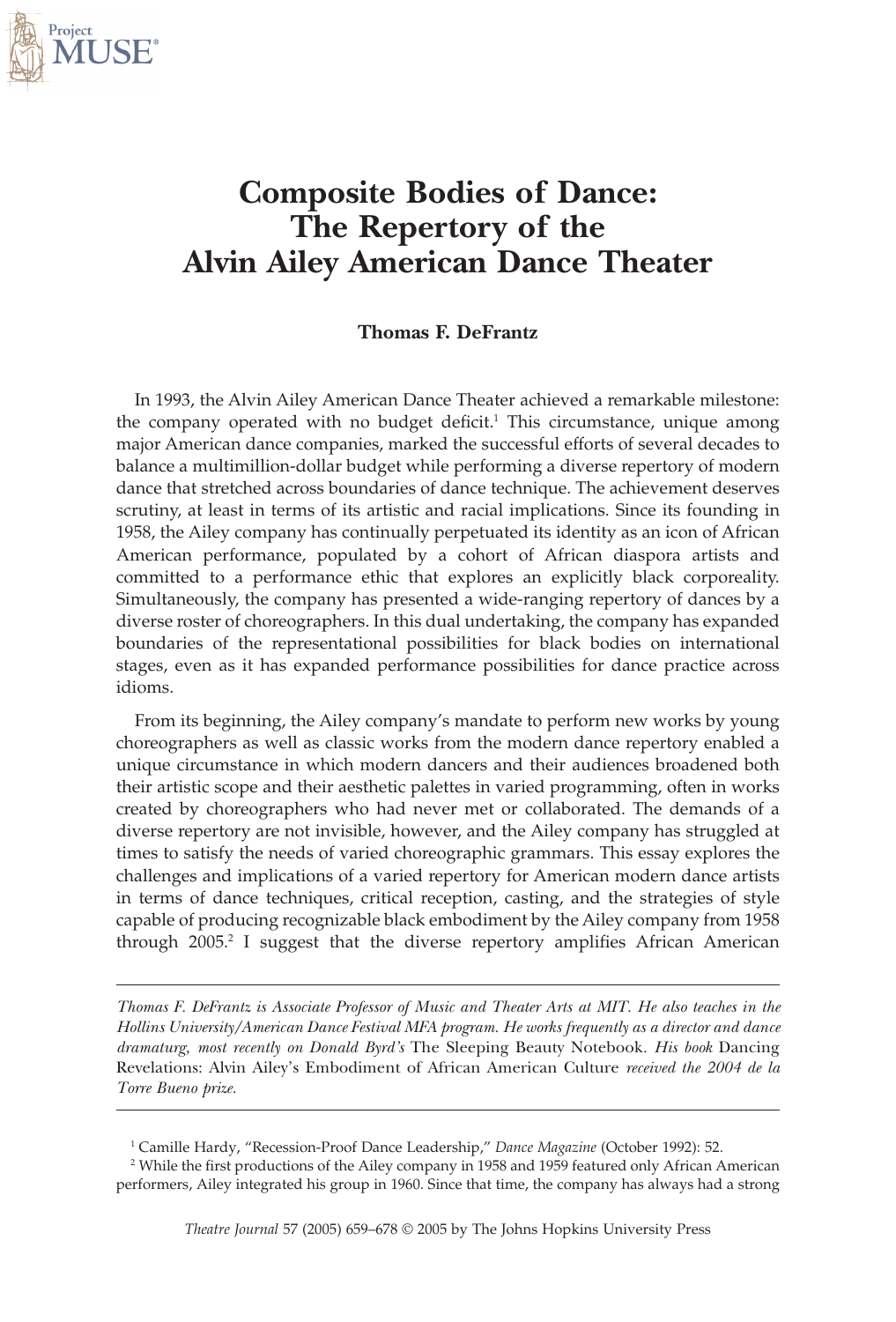strategies of versatility as survival, embeds "mastery of form" as a foundational ethic of dance training for its performers, and predicts a "deformation of mastery," through the assemblage of dance techniques by its company members, toward an ultimate valuation of performance style. As conceived by literary theorist Houston Baker, the term "mastery of form" suggests discursive strategies that allow for articulations of African American subjectivity through the appropriation and reshaping of stereotypical representations, while "deformation of mastery" proposes methods that allow black people to reveal themselves to themselves through manipulation of established representational tropes.3 Through its repertory, the Ailey company stages composite bodies that reveal aesthetic affinities and political connections among disparate dance techniques and histories, laying bare ever-expanding possibilities for concert dance to connect with its audiences.

#### **Claiming Ground: Repertory Programs in Modern Dance**

Echoing the strict rhetorical divide between ballet and modern dance that permeated the first half of the twentieth century, early modern choreographers frequently separated their movement experiments from each other.<sup>4</sup> Experiments in shared dance repertory did occur during this period, but these programs were typically created to fulfill specific fund-raising or consciousness-raising goals. For example, the April 1931 "First Negro Dance Recital in America," organized by Edna Guy and Hemsley Winfield, brought together a group of African diaspora dance artists both to promote artistic kinship and to draw attention to the wealth of African and black modern dance practice happening at the time. Historian Ellen Graf notes that the ill-fated Dance Repertory Theatre of 1930 and 1931 emerged "in an attempt to reduce the financial burdens of performing in a Broadway house," with a varied program that at times included works by Martha Graham, Doris Humphrey, Charles Weidman, Helen Tamiris, and Agnes de Mille.<sup>5</sup> Each of these events succeeded in building audiences for modern dance, but none of them established an infrastructure of dancers and choreographers willing, or able, to consistently share resources.

If the situation was difficult for white artists, it was insurmountable for artists of color who aspired toward professional careers as dance company directors. By the 1950s, modern dance, which seemed to perceive itself as antiracist whether it actually was or was not,<sup>6</sup> had supported the arrival of black artists as leading performers in works made for the companies of Graham, de Mille, and California-based choreogra-

majority of African diaspora artists, with some presence of Native, Asian, and European ancestry dancers. Here, the term "black embodiment" encompasses nonblack dancers within its possibilities.

<sup>3</sup> See Houston Baker, *Modernism and the Harlem Renaissance* (Chicago: University of Chicago Press, 1989).

<sup>4</sup> The divide between modern dance and ballet has been widely documented and discussed. See Sali Ann Kriegsman, *Modern Dance in America: The Bennington Years* (Boston: G. K. Hall & Co., 1981) for a depiction of individuality among the pioneers of modern dance.

<sup>5</sup> See Ellen Graf, *Stepping Left: Dance and Politics in New York City, 1928–1942* (Durham: Duke University Press, 1997).

<sup>6</sup> For an extended discussion of the racial politics of early modern dance, see Susan Manning, *Modern Dance, Negro Dance: Race in Motion* (Minneapolis: University of Minnesota Press, 2004), reviewed in this issue; and Mark Franko, *The Work of Dance: Labor, Movement, and Identity in the 1930s* (Middletown: Wesleyan University Press, 2002).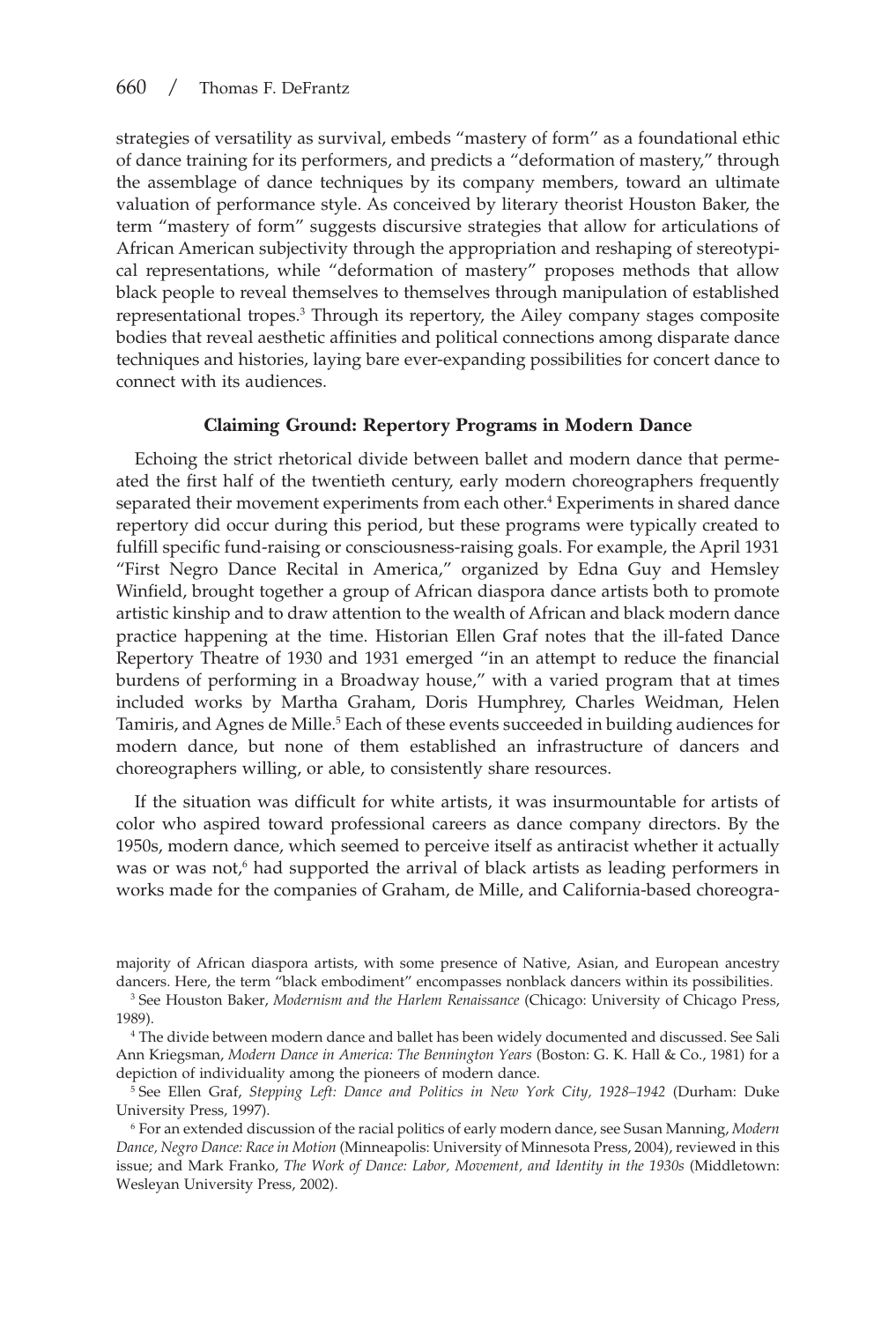pher Lester Horton, as well as sustained employment in the always multiracial Katherine Dunham troupe. Still, except for Dunham's success, no company of African American artists enjoyed much more than one-night-only performance runs. Among artists of this generation, Alvin Ailey (1931–1989) created his American Dance Theater as a hopeful center of youthful artistic life in New York City that might offer enlarged possibilities for training and performance of its cohort of mostly African diaspora artists. Significantly, and consonant with the group-effort ethos that would become the foundation of his company operations, Ailey presented his company's first performance on 30 March 1958 on a shared bill with choreographer Ernest Parham at the 92nd Street Young Men's Hebrew Association.

#### **Ailey's Gambit: A Repertory Company**

From the early 1960s, Ailey designed his company operations to provide a welcoming professional home for a large group of African diaspora performers. He planned to include a school in which to train younger, preprofessional dancers in classes of jazz, ballet, and several modern dance idioms; he foresaw the need for an administrative office suite and staff to sustain company operations; for his company, he intended to install a resident choreographer and ballet master; and he hoped to acquire a repertory of "at least 12 ballets of varying textures—[with a] main emphasis [on the] hist[ory] of [the] Negro in this country."7 Clearly inspired by his own experiences at the Lester Horton School in Los Angeles, as well as his knowledge of Katherine Dunham's widely-noted School of Dance and Theater in New York, Ailey intended to create a multidisciplinary school open to artists claiming various ethnic identities. He sought to fill the void left by the closing of the original Horton and Dunham schools via a new institution that would emphasize shared resources and experiences to benefit a larger group of African diaspora dance artists and their audiences.

Ailey imagined his company as a natural heir to the mostly-white lineage of earlier modern dance institutions that emanated from the charismatic leadership of Isadora Duncan, Ruth St. Denis and Ted Shawn, Doris Humphrey and Charles Weidman, and Martha Graham. From the beginning, he positioned his aspirations in line with these choreographers, but thought to expand the possibilities of concert dance to engage with "an overlay of influences from film, ethnic dance, Broadway and Ballet."8 He also proposed a company whose strength would be in its repertory; a company that would not rely on a star system, but instead would allow all of its members to perform different types of roles from the repertory; and one that could appeal to a large general audience in a mission "to provide education in dance, to disseminate information with regard to the dance, to illuminate the history of American Modern Dance, and to entertain."9 In all of this, Ailey's ambitious plan incorporated programmatic innovations at the level of basic company structure that engaged technical versatility as a foundational ideology for the dancers of his company and school. Dancers would train

<sup>7</sup> Alvin Ailey, uncatalogued handwritten note, ca. 1964, Alvin Ailey Dance Center Archives, New York (hereafter Ailey Archives).

<sup>8</sup> Alvin Ailey et al., Looseleaf notes, Grant Proposal for Dance Theater Foundation, June 1965, 1, Ailey Archives.

<sup>9</sup> Ibid., 2.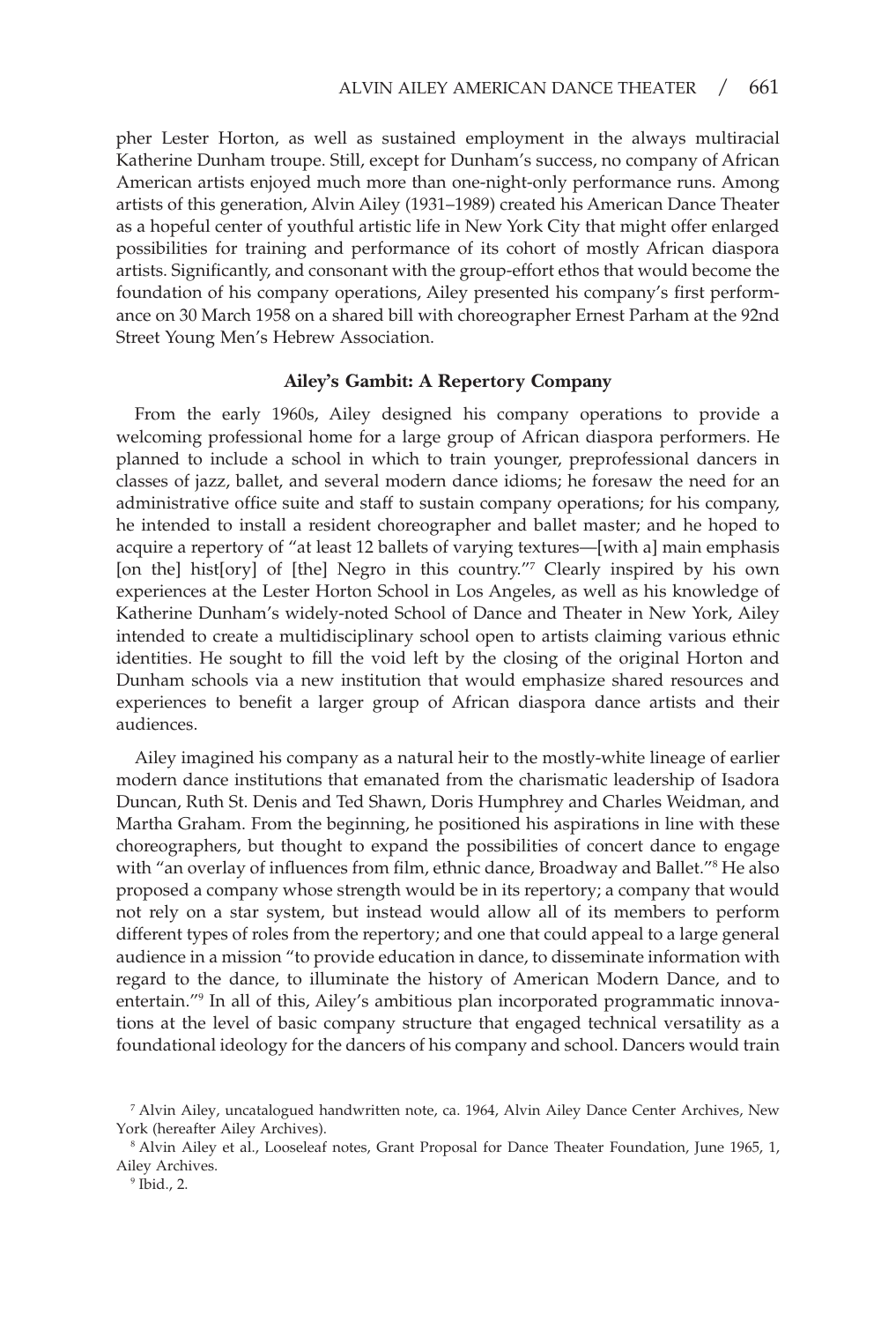in techniques that had been developed along antithetical physical suppositions, and they would work with several choreographers in varying movement vocabularies. The Alvin Ailey American Dance Theater would present "new works by young choreographers" and "classic works from the modern dance repertory."10 Ailey hoped to create a repository for modern dance classics that otherwise disappeared too quickly from the active repertory of any producing organization. Most importantly, though, Ailey also intended for his company to be inflected "black" at every turn—as evidenced by the dancers he hired, but also in a stated mission to present work that spoke to particular histories of African American life.

In these divergent goals, Ailey's gambit presupposed the "composite body" described by cultural theorist Randy Martin, one capable of encompassing a variety of political ideologies simultaneously, and one that might reveal "how difference is associated among those assembled in the nation, rather than being forced to sort out one body from another."11 In performing work made for dancers with radically different personal and cultural identities, Ailey's company confirmed intimations of association among choreographies and dance techniques. Ailey's concept assumed interplay between compositional methodologies that could be revealed through shrewd programming that placed divergent work side by side in a single performance. In addition, by hiring a range of dancers with divergent technical dance backgrounds, Ailey sought to highlight the individually composite performance identities of his company members. Dancers were encouraged to bring their individual corporeal understanding of Graham technique, Southern African American social dance structures, ballet, Broadway-style tap dance, or liturgical dance to bear on the enterprise of concert dance, without necessarily concealing the core of these divergent grammars or smoothing over inflections in performance they inspired. This gesture of casting into corporeal diversity enhanced representational possibilities for African American artists, as it explicitly proved a variability of black corporeality in performance. Dancers in Ailey's company were not expected to offer a unified look or foundational movement ethic to their audience; rather, they confirmed a composite nature of black corporeality that reached, ineffably, beyond boundaries of movement doctrines.

#### **Reviving across Race**

The most obvious difficulty facing Ailey's concept involved revivals of work across the murky divide of race. In many instances, Ailey dancers would inhabit "white" roles, created for companies with no particular ideology of ethnic identity. Apparently, Ailey's stated mission of education and entertainment sought to engage a heightened interest in the composite identity of concert dance as a realm, as well as the composite abilities of his dancers as interpreters of historical and newly-wrought work. In reviving work, the Ailey company would prove the abilities of its African diaspora dancers in various idioms, as well as the connections between these idioms underscored by shared programming. For example, in 1967 the company premiered Trinidadian choreographer Geoffrey Holder's *Prodigal Prince* (1967, revived 1998)

<sup>10</sup> Ibid., 2.

<sup>&</sup>lt;sup>11</sup> Randy Martin, *Critical Moves: Dance Studies in Theory and Politics* (Durham: Duke University Press, 1998), 110.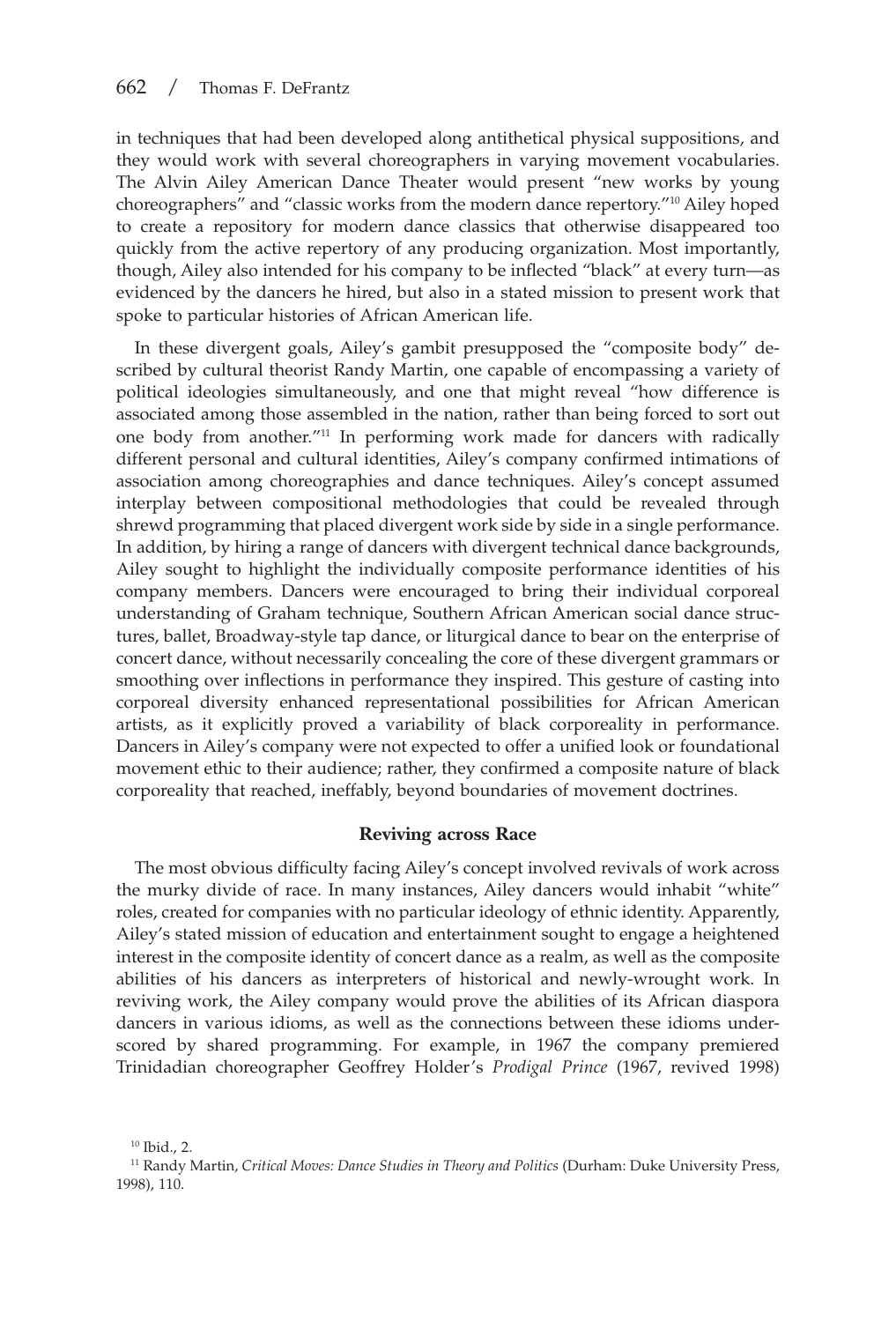alongside Sicilian American Paul Sanasardo's *Metallics* (1963, acquired 1967); the two works shared no discernible conceptions of race or ethnic representation, although African diaspora company members performed in both works simultaneously.12 In this casting, Ailey dissembled proprietary notions of racial appropriateness that plagued African American artists in other performance arenas, including the legitimate stage.

Ailey delivered well on his impulse to stage revivals in the company's first fifteen years, in productions that included *Choros* by Katherine Dunham (1943, revived 1972 and 1987); *Rooms* by Anna Sokolow (1955, acquired 1964); and *Kinetic Molpai* by Ted Shawn (1935, revived 1972). Each of these works had been created before Ailey's company existed; they grew from radically divergent rationales for the creation of dance, separated by decades; and each work employed a choreographic grammar at odds with Ailey's own choreographic style, which he derived from his extensions of the Lester Horton dance technique. Brief analytic descriptions will enable a consideration of the implications of Ailey's radical revisionist gesture to stage these works by his own company.

Shawn's *Kinetic Molpai*, the oldest of the works revived in this era, explored geometric configurations executed by a group of men within an oblique narrative of their leader's death and transfiguration. Originally created for Shawn's all-white, allmale dance ensemble to a piano score by Jess Meeker, the work offered pictorial representations of men moving and posing together, often in sequential harmony. Danced with bared torsos and loose-fitting pants, the work utilized simple gestural motions arranged in sections defined as Fall, Rise, Leap, and Surge, to depict a blank, aestheticized machismo in a homosocial world defined by the male workers who inhabit it.

Dunham created *Choros* for the Broadway production of *Tropical Revue*, a wartime entertainment. She embedded classroom-style ballet steps within a Brazilian quadrille to tell a divertissement-styled story of a flirtation among two couples.<sup>13</sup> The five-part work offered a theatrical version of social dance restructured by Dunham for the proscenium stage. Two couples leapt and posed in balletic postures, then danced in unison figures marked by complex footwork, multiple pirouettes, and fast-striding promenades. Throughout, basic quadrille figures were punctuated by complex rhythmic breaks; at one point all melody disappeared, and a drumming pattern led the four dancers into a series of clapping and low-to-the-ground stamping steps. In all, *Choros* expressed African American social dance hybridity as a theatrical assemblage of African and European dance forms.

<sup>12</sup> Throughout this essay, the first year indicates a work's premiere by any company. The notation "revived" indicates the Alvin Ailey American Dance Theater premiere. "Acquired" indicates that the work had not gone out of repertory by some other producing organization; the acquired date indicates the Ailey company premiere. Some works have been revived more than once; for my purposes, a revival has to have been out of the company repertory for at least seven years, a duration that likely necessitates a concentrated rehearsal process for a new cohort of dancers. Works with only one date were commissioned and premiered by the Ailey company.

<sup>13</sup> Choros premiered in Chicago in January 1944, with costumes by John Pratt and music by Vadico Gogliano.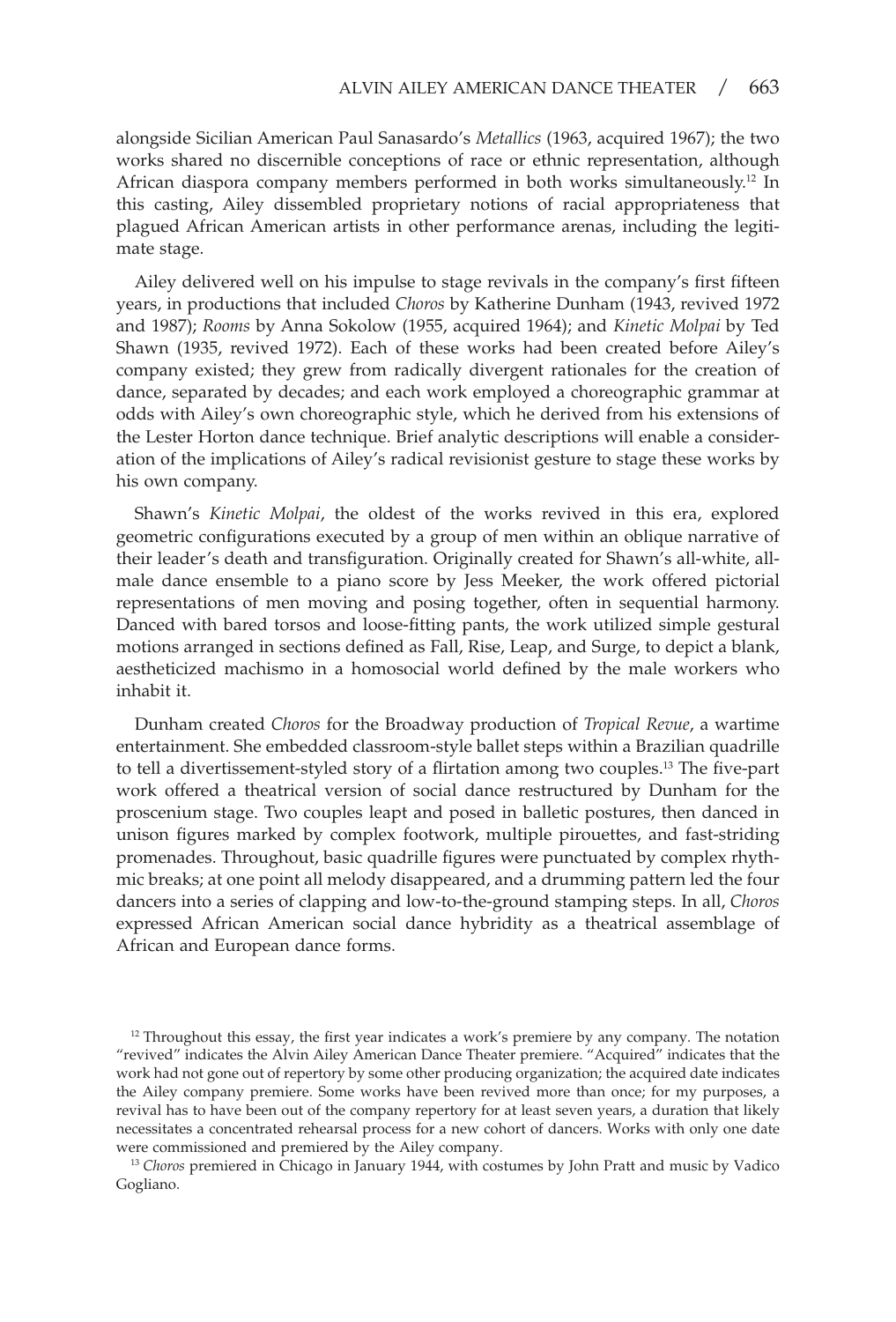

Figure 1. Aestheticized Machismo: Members of the Alvin Ailey American Dance Theater ([*from left*]: Dudley Williams, Hector Mercado, Michihiko Oka, and Melvin Jones) in Ted Shawn's *Kinetic Molpai*, 1972. Photographer unknown; courtesy of Alvin Ailey Archives.

Anna Sokolow's *Rooms* painted a bleak portrait of postwar urban anxiety. In a series of character vignettes, eight urbanites, separated by imaginary boarding room walls, enacted hysterias of daily life. At times, the characters seemed to respond to each other, but never connected emotionally, during sections titled Alone, Dream, Escape, Desire, Panic, and Daydream. Originally created for Sokolow's own multi-ethnic company, and costumed by African American dancer Donald McKayle, the work traded in a jittery, individualized movement vocabulary that matched erratic rhythms in the jazz-inspired orchestral score by Kenyon Hopkins.

Taken together, these three works confirmed a pliant thematic vision of concert dance that suggested divergent locations of subjectivity for American modern dancers. *Choros* explored cultural constructions of dancing bodies at play, rendering its dancers as arbiters of historical legacies of hybridity, rhythmic motion, and rupture. *Rooms* explored a psychologically-based landscape of neurotic urban disconnection, rendering its dancers postindustrial laborers whose work as dancers echoed the difficulties of the city people they portrayed. *Kinetic Molpai* offered a series of sculptural positions in sequence that displayed its male dancers as moving sculptures, rendering its dancers objects of aesthetic desire. To perform these works, Ailey dancers obtained mastery of blank, sculptural machismo (Shawn), postcolonial suturing of dance techniques (Dunham), and dramatic projection of individualized hysterias through subtle, individualized movement (Sokolow). Ailey's intention—and achievement—in this revisionist gesture was to free the modern dancer from restrictions imposed by race, movement vocabulary, or choreographic genre.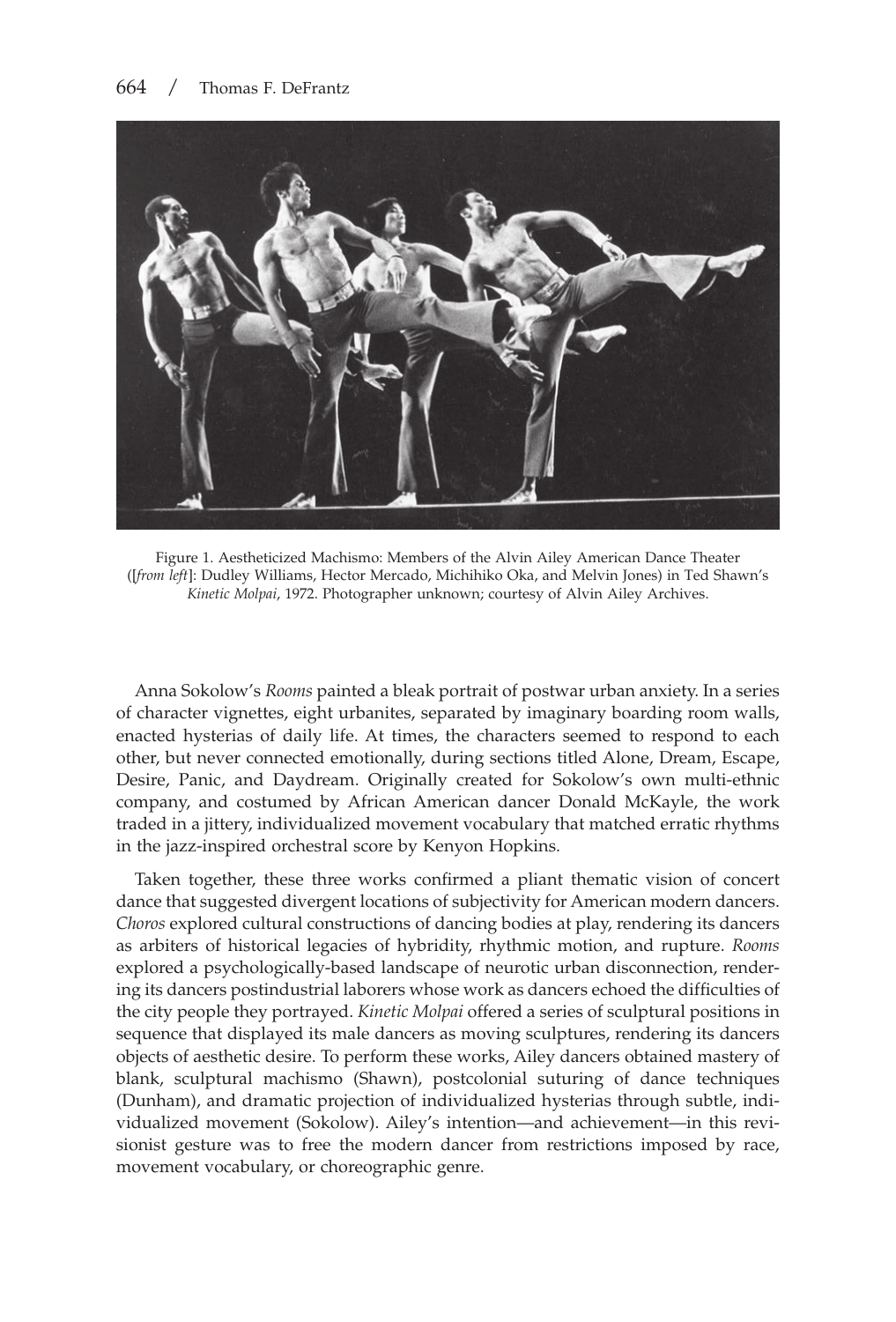Critics of these revivals noted how the works expanded possibilities of representation for the Ailey company, whose repertory had been built on works exploring "Negro heritage," like Ailey's own *Blues Suite* (1958).<sup>14</sup> Of course, expansion, in and of itself, does not predict usefulness, and the Ailey company encountered resistance from audiences, presenters, and critics in these revivals. The Shawn work inspired "giggles" from its 1972 audience.<sup>15</sup> Australian presenters resisted the bleak dynamic of the Sokolow work, concerned that it might deter an international audience more used to portrayals of upbeat, spontaneous "jazz dance" by African Americans on tour.<sup>16</sup> The Dunham work, hailed by the *New York Times* as a "gem . . . unlike anything in the Ailey company's repertory" produced speculation that the "strong Dunham lineage in the Ailey repertory" could be traced back to its very structural innovations.17 Predictably, the Dunham work remained in the Ailey repertory longest, no doubt because its compositional ideology resonated with many African American social practices including social dance—that routinely tied together elements of various styles to produce an expressive new whole.

#### **Reviving across Idiom**

No less difficult than working across race and the political ideologies that its naming suggests, Ailey's company continually acquired a broad range of works with varying theatrical scales and kinetic intentions. The company revived small works that explored aspects of mythology, including *Icarus* by Lucas Hoving (1964, revived 1969 and 1978); oblique, abstract works that explored qualities of motion, including *Journey* by Joyce Trisler (1958, acquired 1964 and revived 1979); lyrical balletic works that employed pointework, including *Lament* by Louis Johnson (1953, revived 1964 and 1985); as well as large-scale theatrical works that made use of extravagant costumes, sweeping musical scores, and visual effects, including *Carmina Burana* by John Butler (1959, revived 1973 and 1994). Despite the variety of their movement ideologies, these works recurred in the repertory across decades, and constitute a productive assemblage of performance material that satisfied cohorts of audiences and performers.

The fact that some revivals fared better than others in the repertory sheds light on the difficulty of working across idiom. Works emphatically at odds with the Horton and Dunham-based core technique of Ailey method tended to last in the repertory only a single season or two, as in the cases of *Time Out of Mind*, originally created by Brian MacDonald for the Joffrey Ballet (1962, revived 1971); José Limón's classic *Missa Brevis* (1958, revived 1973), which drew on Limón's extension of Humphrey technique; and Jerome Robbins's jazz-inspired ballet *NY Export: Opus Jazz* (1958, revived 1993), acquired by Judith Jamison, who became Artistic Director of the company after Ailey's death in 1989. Although each of these works had enjoyed critical and audience

<sup>14</sup> Clive Barnes, "Ailey Dance Troupe Returns to London," *New York Times* 24 March 1965: 38; Clive Barnes, "At the Ailey—Fun, Love and Sin," *New York Times* 3 December 1972: D24.

<sup>15</sup> Anna Kisselgoff, "Dance: Ailey Revives Shawn 'Molpai,'" *New York Times* 18 November 1972: 43. <sup>16</sup> Jennifer Dunning, *Alvin Ailey: A Life In Dance* (Reading: Addison-Wesley Publishing Company, Inc., 1996), 181.

<sup>17</sup> Anna Kisselgoff, "Dance: 'Choros,' Dunham Gem, Unveiled," *New York Times* 27 November 1972: 42.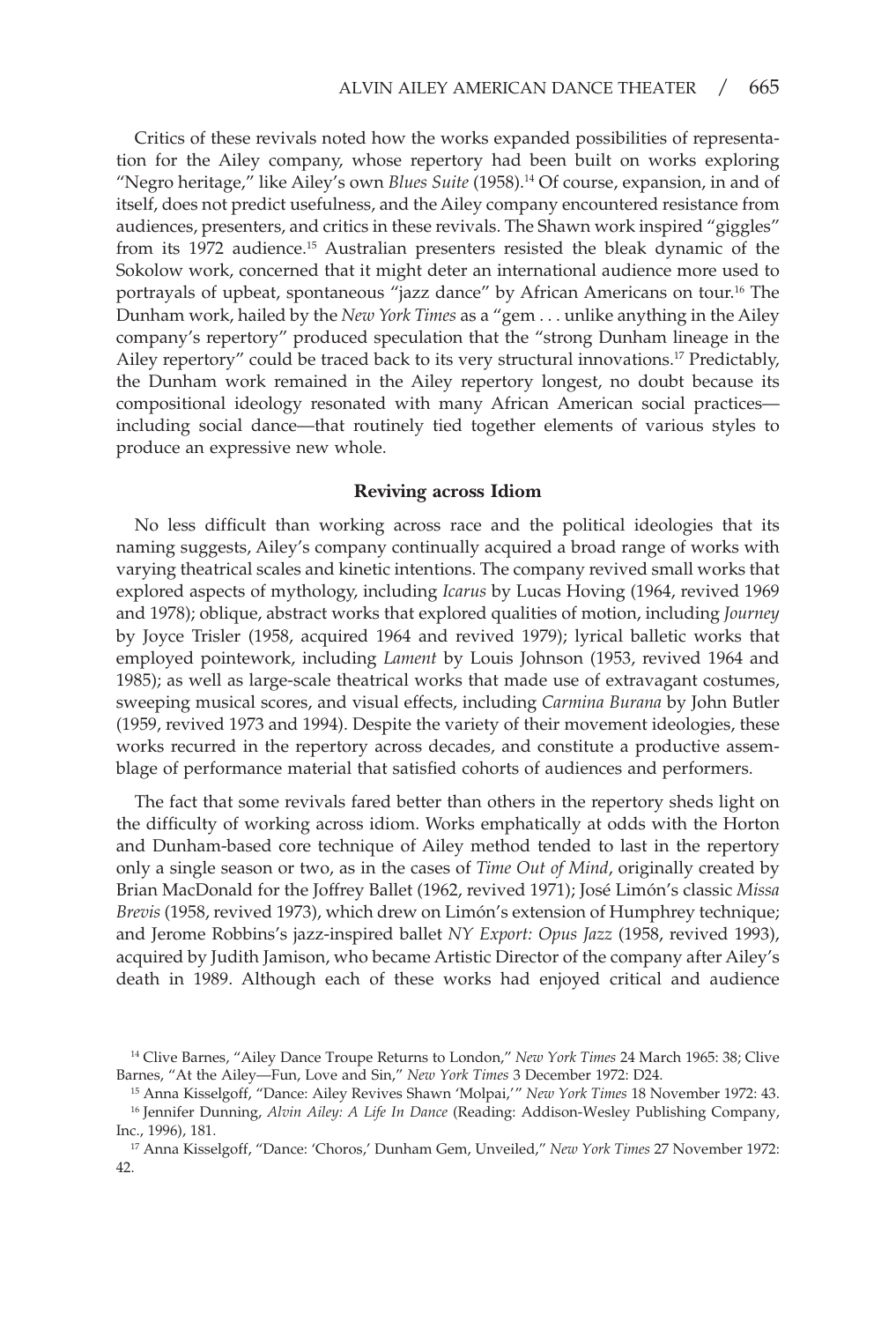popularity in their original productions, Ailey company performances generated interest mostly as novelty revivals whose movement ideologies translated poorly across time. This perception also hovered around several revivals that honored Ailey's mentor Lestor Horton, including *Liberian Suite* (1952, revived 1975) and *Sarong Paramarimbo* (1950, revived 1989).18 Each of these works inspired commentary that deemed it old-fashioned or of another time. While the works found limited currency in the Ailey repertory through time, their production amid the company's rising general fortunes confirmed the viability of Ailey's repertory gambit. If enough of the revivals could be deemed successful by dancers, audiences, and critics, there would be room for works that exposed the Ailey dancers to balletic fluidity (MacDonald), classicallyshaped narrative modern dance (Limón), 1950s-era jazz ballet (Robbins), as well as the work of Ailey's most influential dance teacher (Horton).

#### **Deforming Mastery**

Another problem that faced Ailey's dancers in revivals of work at odds with Horton and Dunham techniques involved the effort expended to construct performances of work that did not overwhelm the ideologies of the original. For example, the Robbins work *NY Export: Opus Jazz* traded on the physical novelty of turned-in legs, slumped shoulders, and a studied, casual indifference to the presence of weight: aspects at odds with the classical ballet technique that formed its choreographic base. When performed by Robbins's company in the 1950s, the work inspired audience approval for its "delightful distillation of our jazz fads and fancies."19 Unlike the majority of Robbins's dancers, Ailey dancers routinely embraced jazz aesthetics as much more than a "fad" or "fancy"; jazz could provide access to individual expression within a group dynamic, a flash of spiritual energy, or the possibility for spontaneous citation through movement. These aspects had not figured in Robbins's staging of the work. In its revival thirty-five years later, then, Ailey dancers made choices to honor its movement aesthetic at the expense of commonly-understood expressive possibilities related to jazz. A review of the Ailey revival noted that the dancers "approach the choreography here too carefully and too reverently. They strive for the precision that Mr. Robbins demands but do not quite achieve the freedom that experienced ballet dancers would find more easily" in the work.<sup>20</sup>

At issue, then, may be what the dancers bring to the work as practitioners of Africanist aesthetic imperatives. We must note the high value that African American rhetorical practices place on a competitive "mastery of form" and attendant codeswitching processes that allow for a simultaneous "deformation of mastery" in performance. To paraphrase literary theorist Houston Baker to my own ends, mastery of form suggests discursive strategies that allow for articulations of African American

<sup>20</sup> Anna Kisselgoff, "Ailey Troupe Takes Up A Robbins Challenge," *New York Times* 20 December 1993: C11.

<sup>18</sup> Other works premiered by the Ailey company and based on Horton exercises include *Variegations* by James Truitte (1960) and Ailey's own *Ode and Homage* (1958). More successful works from the Horton oeuvre include *Dedication to Jose Clemente* (1959, acquired 1961) and *The Beloved* (1948, revived 1960 and 1978), which has been performed by several companies, including the Dance Theatre of Harlem.

<sup>19</sup> Howard Taubman, "Ballet: Rousing Success," *New York Times* 9 June 1958: 26.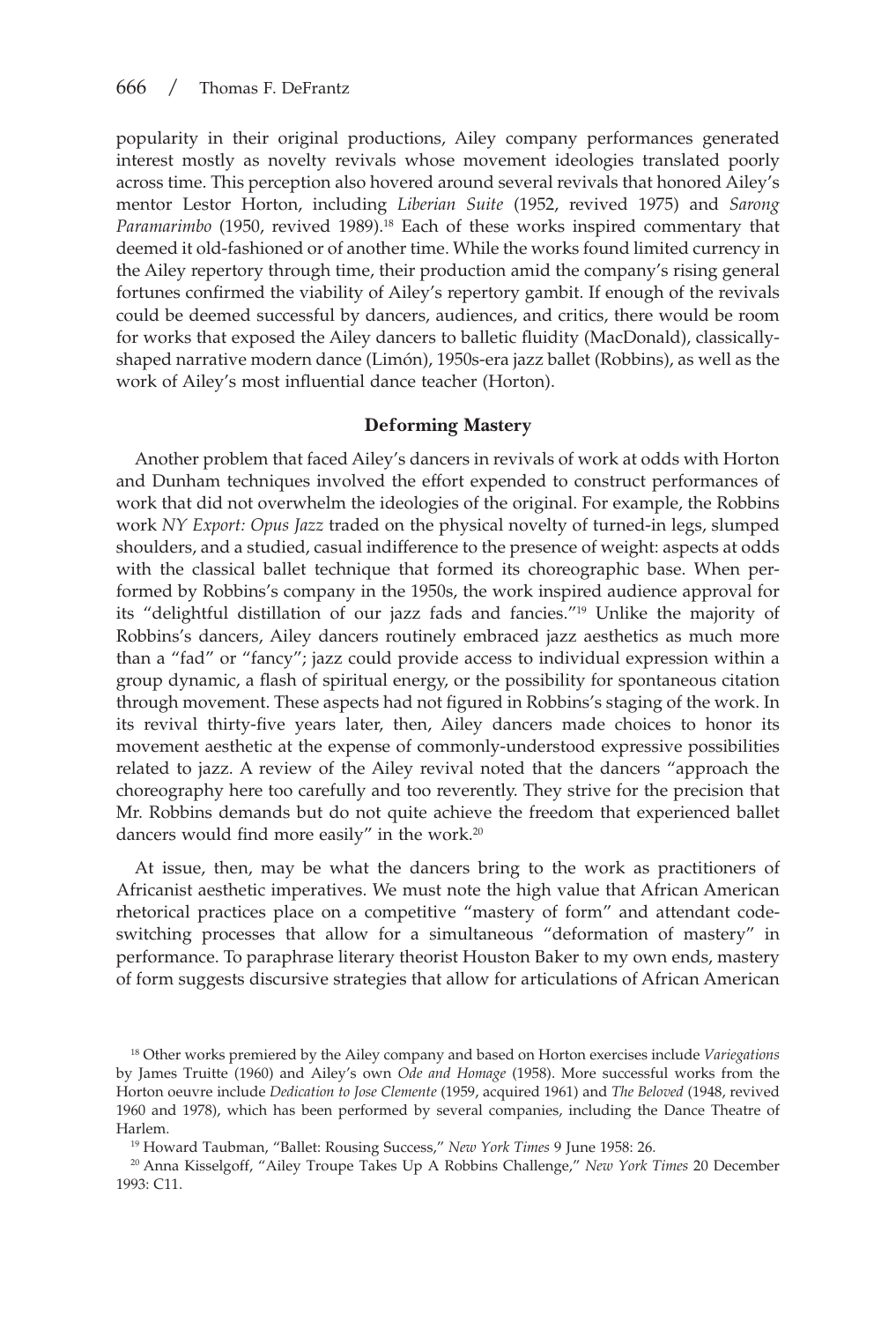subjectivity through the appropriation and reshaping of stereotypical representations of black people, as in the reclaiming of minstrelsy by black artists at the beginning of the twentieth century. Its corollary process, deformation of mastery, allows black people to reveal themselves to themselves through established representational structures, as in the radical compositional revisionings of bebop jazz in the 1940s. Mastery may be deformed through code shifting, revealing possibilities of expression that extend the original gesture.

But what of the dance revivals that allowed for little or no deformation of mastery? How could Ailey dancers fulfill Africanist aesthetic demands of "functionalism becoming the thing that you dance"21 in work that denied individual revisioning of form in the pursuit of interpretive fullness? As the Robbins example suggests, the dancers could not always bring their unique abilities to bear on work of another era and idiom. To generalize broadly, revivals of works with the largest amounts of precise choreographic information fared poorest in the translation to Ailey company dancers.

Revivals of other works that suggested choreographic idiom but allowed for expansive interpretation proved far more successful in the repertory. John Butler's balletic duet *After Eden* (1956, revived 1974 and 1989) allowed engagement with classical ballet technique within a blankly passionate, agonized tale of Adam and Eve after their fall from grace. Two Pearl Primus works based upon her anthropological research in West Africa, *Fanga* (1949, revived 1974) and *The Wedding* (1961, revived 1974), employed dance motions adapted from social situations that Primus had encountered, re-arranged for the stage to become choreography that veered the closest to traditional African dance that the Ailey company ever performed. Iconoclastic choreographer Rudy Perez's two solos, *Countdown* and *Coverage II* (both 1966, revived 1977), both performed by dancer Clive Thompson, offered Ailey audiences a glimpse of postmodern literalness in work that explored stillness and everyday gesture in oblique theatrical depictions of socially-inscribed repression. *Countdown*, ironically set to selections from the "Songs of Auvergne" by Cantaloube, and *Coverage II*, set to an assembled score of random sounds including bagpipes, news announcements, and popular music, suggested a relationship between the Ailey company and the downtown New York dance scene that remained unmatched in the repertory. Most importantly, these three works, like other successful revivals presented by the company, allowed for performative interpretations of their form, such that individual dancers could engage their compositional ideologies from their unique kinetic vantage points, while still creating recognizable versions of the dances.

#### **Whose Work to Revive?**

As Ailey's ecumenical project gained momentum, it raised inevitable issues of inclusion and exclusion. In the first decades of the Ailey company's existence, its repertory was limited by circumstances: choreographers who were willing to work with the African American–inflected company, able to offer work that suited the dancers and Ailey's core audience, and amenable to the difficult economic and timerestrictive situation of its work schedule were few and far between. Over time, though,

<sup>21</sup> See Delores Cayou, *Modern Jazz Dance* (Palo Alto: Mayfield Publishing Co., 1971), 8.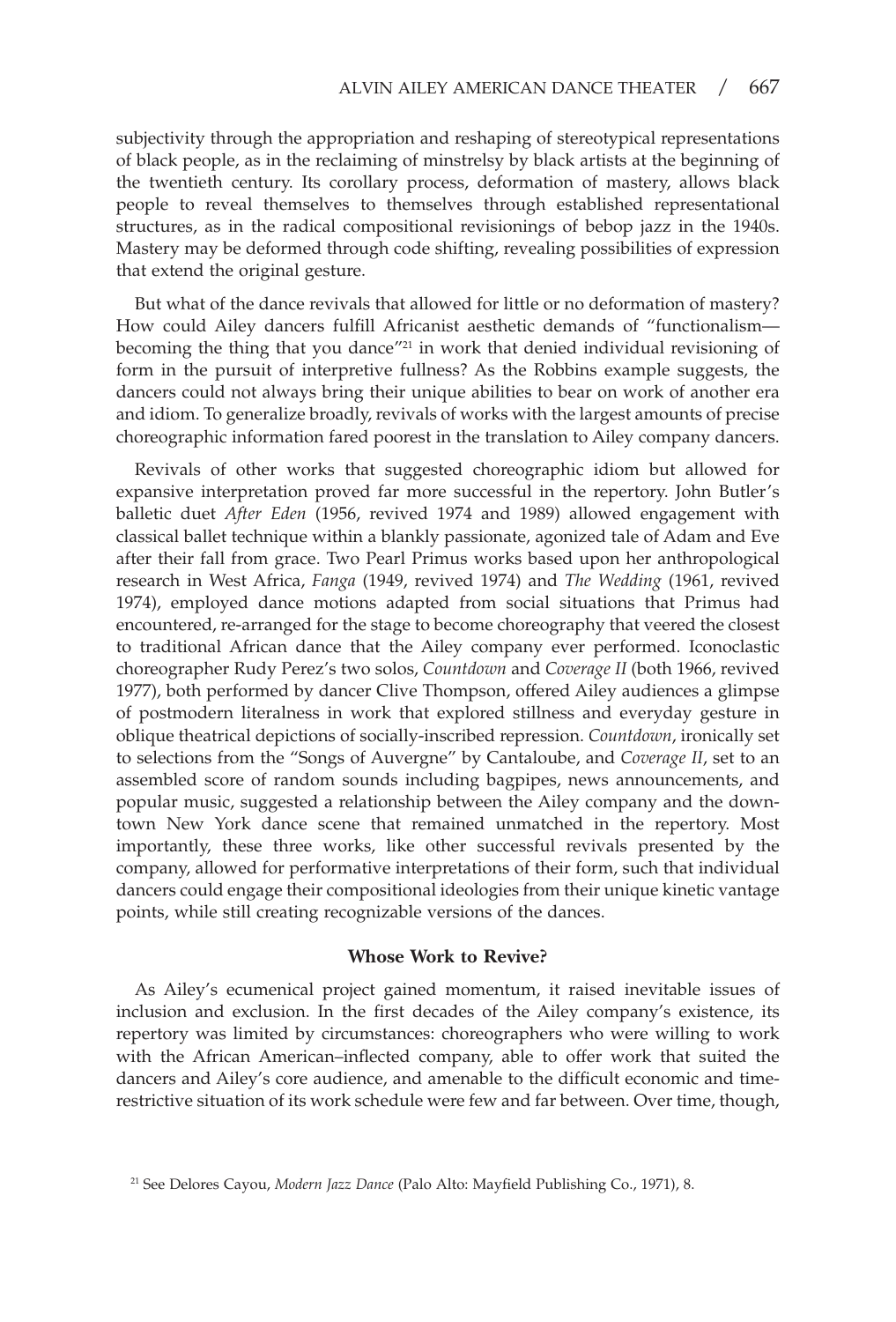the company's fortunes and reputation shifted; contributing to its repertory became a welcome prospect for many. For example, Lar Lubovitch emerged as an unexpected ally to the Ailey repertory, and contributed several works based in his trademark sensuous physicality: the duet *The Time Before The Time After (After The Time Before)* (1972, acquired 1977), *Les Noces* (1976, acquired 1979), *North Star* (1987, acquired 1990), *Fandango* (1990, acquired 1995), and *Cavalcade* (1981, acquired 1996). Surprisingly, the Lubovitch revivals drew on the repertory of an artist with his own company that performed them in some of the same venues as did Ailey's. In this, Ailey confirmed that his company held no proprietary claims on works, as he either invited comparisons with nearly-concurrent performances, or, perhaps more rightly, assumed that his core audience diverged neatly from that of the Lubovitch troupe.<sup>22</sup>

Following Ailey's desire to honor his African American colleagues, the company also became a repository for works by choreographers without companies of their own, including Talley Beatty, Ulysses Dove, and Donald McKayle. Works by these artists fulfilled Ailey's intention to honor legacies of African American dance artistry by creating a performance site for work that he and his core audiences admired as it explored aspects of African American corporeality. Alongside Ailey and Jamison, these three choreographers provided the bulk of works performed by the company, in either revivals of older work, acquisition of recent work made for other companies, or commissions of new work. Performances of six works by Beatty, seven by McKayle, and six by Dove allowed several cohorts of Ailey dancers to hone skills distinctive to each choreographer's ouevre: technical facility in exceedingly-packed movement phrases that stress kinetic agility (Beatty); narrative storytelling of historical black subjects in dramatic, humanistic scenarios (McKayle); and oblique depictions of culturally-inscribed violence contained by harshly-wrought gestures of excessive force (Dove).23 Despite the difference in choreographic idioms, these works were recognized by audiences as studies of black life in provocative variety.

#### **Reviving Dunham: The Singular Composite**

The most extravagant revival Ailey engineered during his lifetime had to be the 1987 evening-length presentation of *The Magic of Katherine Dunham*. Conceived by Ailey and staged and overseen by Dunham herself, the three-act work provided a sampling of Dunham's incredibly diverse dance theater artistry, ranging from her early *L'Ag'Ya* (1938), the theatrical version of a Martinique fighting dance she had witnessed during her research in the Caribbean, through *Afrique* (1950), one of the last works she made for the Broadway stage. The production featured reconstructed sets

<sup>&</sup>lt;sup>22</sup> Although the Ailey company has not released statistics on the ethnic identification of its audiences over the years, many critics have commented on its large number of African, Asian, Latino, and Native members.

<sup>23</sup> The works referred to include six by Beatty: *Congo Tango Palace* and *Tocatta* (both 1960, acquired 1964), *The Road of the Phoebe Snow* (1958, revived 1964), *Come and Get the Beauty of it Hot* (1960, acquired 1964, revived 1978), *The Black Belt* (1968), and *The Stack-Up* (1982, revived 1997); seven by McKayle: *Rainbow 'Round My Shoulder* (1959, revived 1972 and 1980), *District Storyville* (1962, revived 1979 and 1991), *Blood Memories* (1976), *Collage* (1984), *Games* (1951, revived 1990), *Angelitos Negros* (1974, revived 1991), and *Donald McKayle's Danger Run* (1999); and six by Dove: *Inside (Between Love . . . and Love)* (1980), *Night Shade* (1984), *Bad Blood* (1984, acquired 1986), *Vespers* (1986, acquired 1987), *Episodes* (1989, revived 1998), and *Urban Folk Dance* (1990, acquired 1995).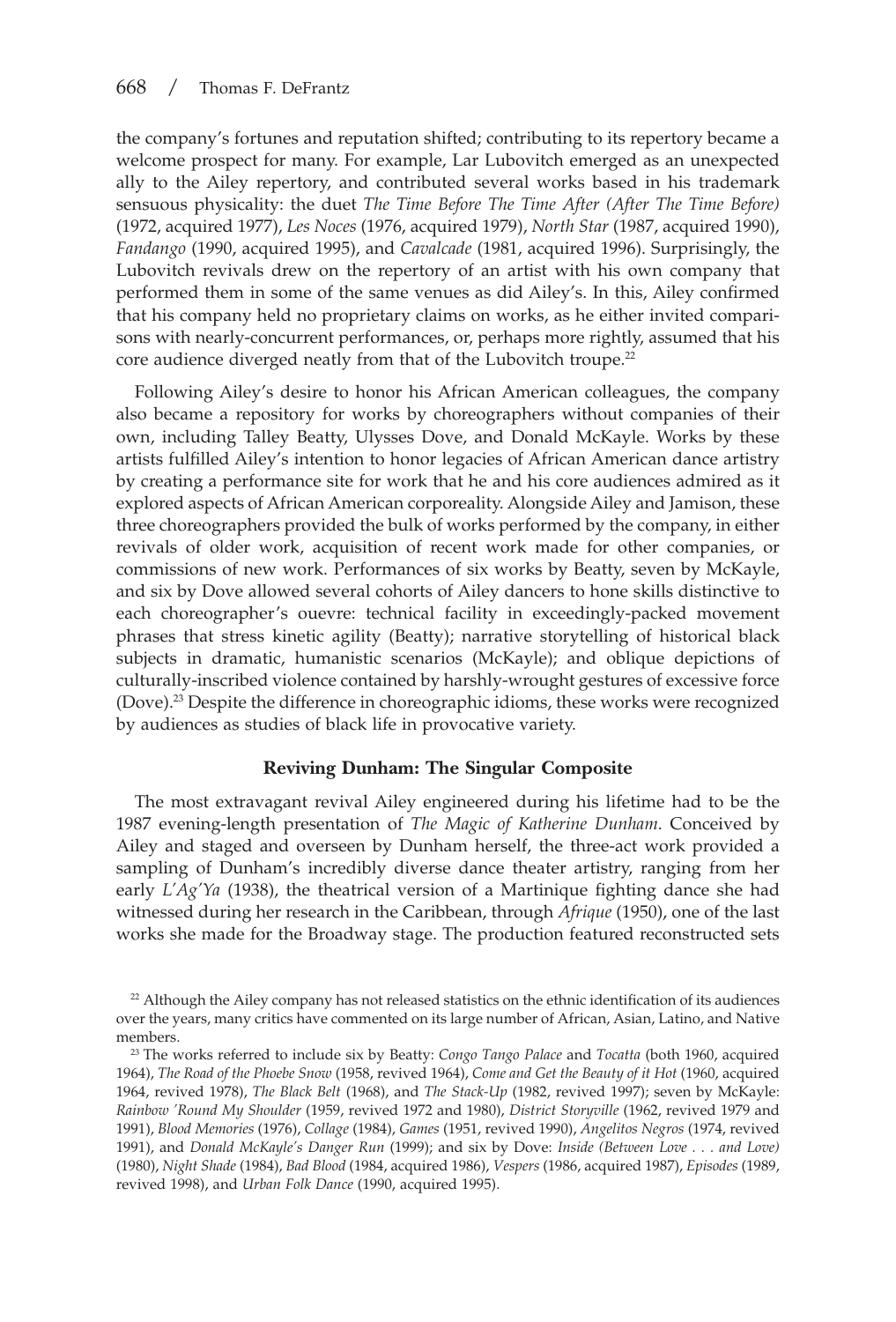

Figure 2. Theatricalized Social Dance Hybridity: (*from left*): Members of the Alvin Ailey American Dance Theater (Clover Mathis, Donna Wood, Thea Nerissa Barnes, and Michihiko Oka) in Katherine Dunham's *Choros*, 1973. Photo: Rosemary Winckley, courtesy of Alvin Ailey Archives.

and costumes based on original designs by John Pratt, who had been Dunham's husband, and an ambitious line-up of some seventeen individual works, including *Nanigo* (1938), *Plantation Dances* (1938), *Barrelhouse* (1938), *Los Indios* (1939), *Cakewalk* (1940), *Flaming Youth* (1944), *Choros* (1944), and *Shango* (1945). Although lavishly produced, the production failed to garner strong responses from audiences or company dancers, in some part due to each group being unfamiliar with the presentation of an entire evening of one choreographer's work.24 By the time of the Dunham evening, Ailey's mixed repertory project had prepared audiences and dancers for choreographic diversity across idioms, rather than across the creative imagination of a single artist. In one analysis, no matter how extraordinarily diverse Dunham's creative palette, the evening bore political resemblance to the totalizing individualistic efforts of choreographers like Martha Graham, whose company performed only her own work.

Daring as a programming choice, the Dunham evening honored dance as a realm of African American endeavor, a site of memory that underscored differences of cultural history, dance technique, spectatorship, theatricality, and musicianship. In each of these areas, the Dunham evening suggested times forgotten or lost: the dance traditions of Island nations, reflected through classical ballet alongside Dunham's own movement innovations, that invited audiences to view—at times passively—spectacular

<sup>&</sup>lt;sup>24</sup> See Vévé Clark, "Performing the Memory of Difference in Afro-Caribbean Dance: Katherine Dunham's Choreography, 1938–1987," in *History and Memory in African-American Culture*, ed. Geneviève Fabre and Robert O'Meally (New York: Oxford University Press, 1995), 188–204.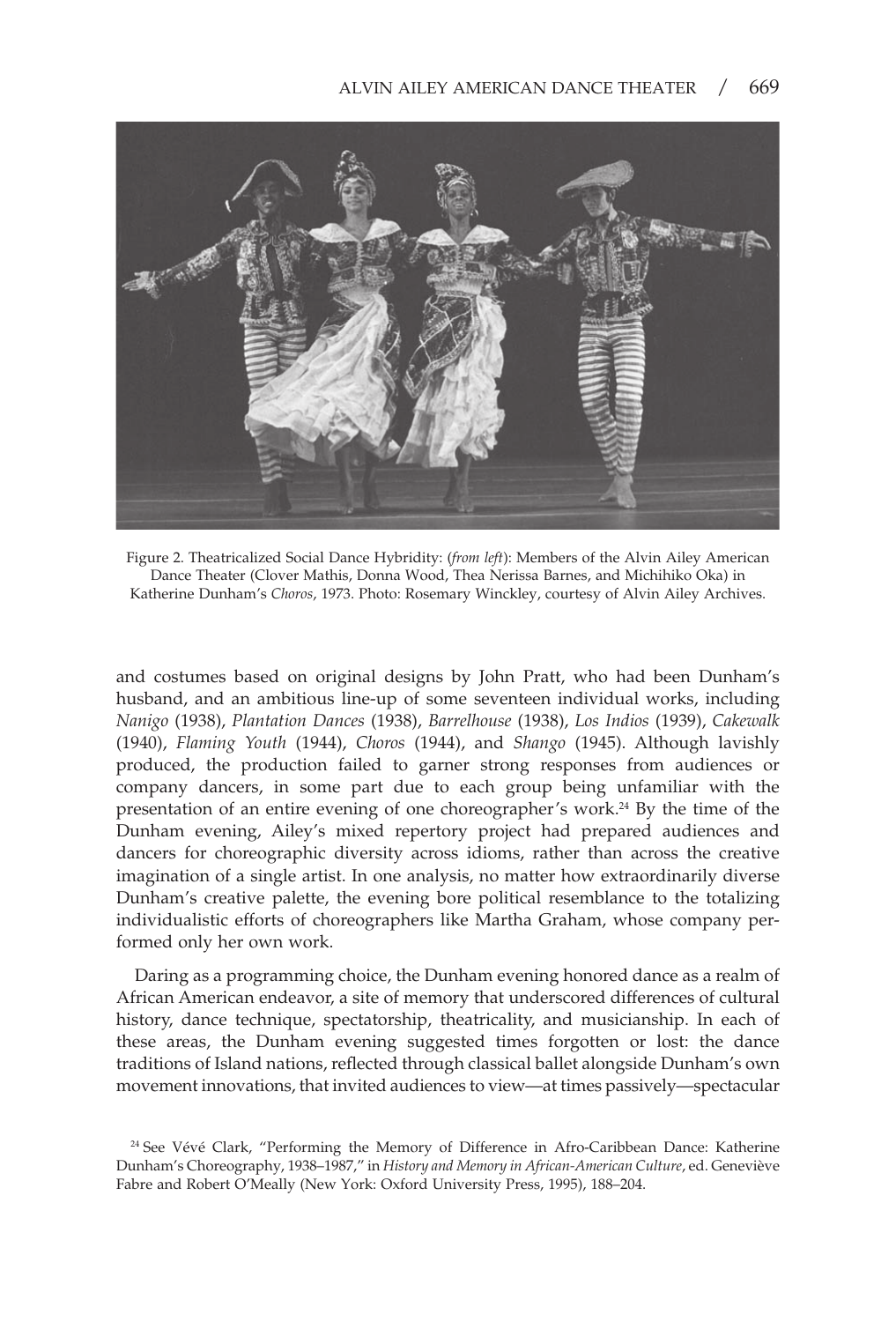costumes and settings enlivened by a large cohort of musicians. A success as a project of revival, the evening situated Ailey's company as supremely able to master the form of Dunham's work. But, as with the Jerome Robbins revival, critique of the evening centered on an unusual performance timidity: ". . . we see the dancers being a bit too careful. . . . Today's dancers tend to be 'cool.' Miss Dunham's were 'hot.'"25 From this perspective, the Ailey dancers failed to deform their mastery of Dunham's technique so that their individual energies could permeate the performance.<sup>26</sup>

#### **Making New Work within the Composite Space**

While revivals and acquisitions of completed work aided Ailey's desire to sustain a modern dance repertory group, the commissioning of new work by both young and established choreographers stood as equally important to his company plan. Of course, over more than forty-five years of operations, commissioned works varied in quality of experience for dancers and audiences, and the Ailey company has staged its fair share of unrewarding works, including Margo Sappington's widely disparaged *Medusa* of 1978.27 Notable, however, is the sustained commitment to commissions that has brought forth vital experiments in movement vocabularies and choreographic themes. In 1969, for example, Ailey commissioned four world-premiere works by four choreographers: *Poème* by Pauline Koner, *Scrum* by Robert Schwartz, *Panambi* by Michael Smuin, and *Threnody* by Richard Wagner. As if in accord with Ailey's concern about the vulnerability of concert dance, only the Koner work lasted more than a season of performances.

In an effort to enlarge the composite capacities of dance theater creation, Ailey company commissioning operations have nurtured women choreographers of any ethnicity, as well as African American choreographers without regard to gender or sexuality. Viewing the company itself as an obvious source of budding choreographers, Ailey frequently encouraged company members to create choreography, and, at least in the case of Ulysses Dove, some continued to achieve international acclaim. Other affiliated Ailey artists who have made dances include Kelvin Rotardier (*Child of the Earth* and *The Changeling*, both 1970, and *Tell It Like It Is*, 1988); John Parks (*Black Unionism*, 1970, and *Nubian Lady*, 1972); Miguel Godreau (*Paz*, 1970); Marlene Furtick (*How Long Have It Been?*, 1973); and Judith Jamison (*Divining*, 1984). Under Jamison's artistic direction, the company has continued to encourage its own members, including Dwight Rhoden (*Frames*, 1992, and *Chocolate Sessions*, 2000); Earl Mosley (*Days Past, Not Forgotten*, 1997); Troy Powell (*Ascension*, 1998); and Lisa Johnson (*Restricted*, 1998). In addition to providing new repertory, this policy had drawn attention to the needs of dancers facing the often-difficult transition from performance to other careers, as well as the responsibility of the company to smooth that shift in creative ways. In 1994 Jamison developed the "Women's Choreography Initiative" for the Ailey company and produced several of her own new works through this project, as

<sup>25</sup> Anna Kisselgoff, "Dance: Alvin Ailey Company Salutes Dunham," *New York Times* 4 December 1987: C3.

<sup>&</sup>lt;sup>26</sup> In all, the Dunham evening was extremely expensive and disruptive to Ailey company operations. See Dunning, *Alvin Ailey*, 379–81 for an extended account.

<sup>27</sup> See Anna Kisselgoff, "Margo Sappington 'Medusa' Given Premiere at the Ailey," *New York Times* 3 December 1978: 101.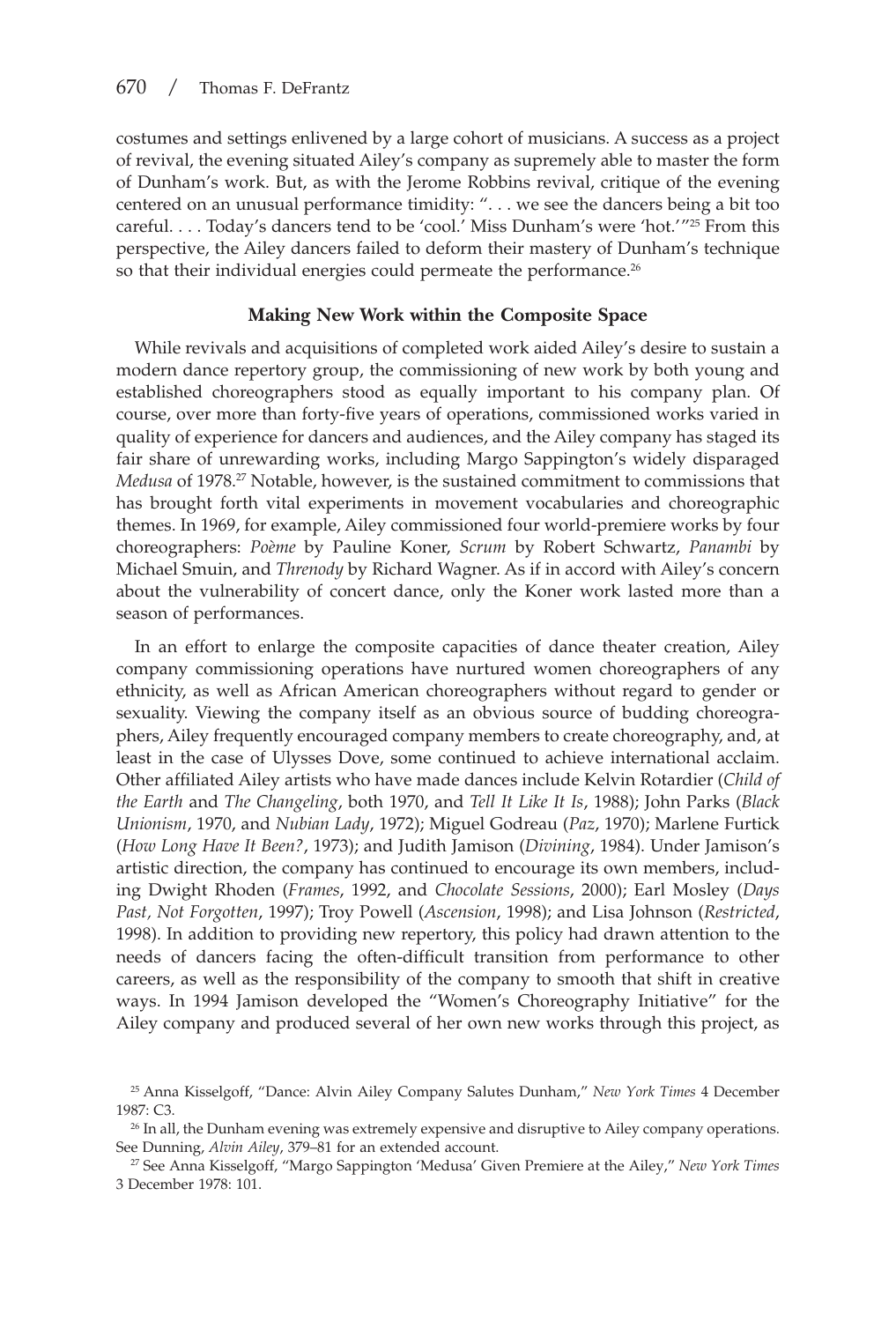well as Brenda Way's *Scissors, Paper, Stone* and Elisa Monte's *Mnemonic Verses*, both in 1994, and Lynn Taylor Corbett's *Prayers from the Edge* and Francesca Harper's *Apex*, both in 2002. Regrettably, only the Corbett work lasted more than a single season of performances.

At times, Ailey invited elder dance celebrities to make work for his company, presumably as a way to both honor their experience and to connect younger dancers to their distinctive stylistic nuances. Famed dancers Janet Collins (*Canticle of the Elements*, 1974), John Jones (*Nocturne*, 1974), and Carmen de Lavallade (*Sweet Bitter Love*, 2000) each made small works that relied mostly on their performers' personality rather than any strict choreographic structure. In placing these veteran dancers in the studio with younger interpreters, the Ailey company enabled dancers to connect corporeally across generations—a fact that may be more important than the work produced by the commissions.

The most anticipated commissions for the company came from master African American choreographers, including Beatty, McKayle, and Ailey himself, along with Louis Johnson (*Fontessa and Friends*, 1981, revived 1992), Billy Wilson (*Concerto in F*, 1981, and *The Winter in Lisbon*, 1992), Bill T. Jones (*Fever Swamp*, 1983, revived 1999), Garth Fagan (*Jukebox for Alvin*, 1993), and Jawolle Willa Jo Zollar (*B Flat Avenue C Sharp Street*, 1999). Although the Zollar commission disappointed some audiences and critics, her 1988 work *Shelter* inspired another grand experiment in repertory. Originally made for Zollar's all-female company, the Urban Bush Women, this searing indictment of homeless life was acquired for the women of Ailey in 1992, then subsequently coached and revived by a cast of male dancers in 1995. The shift in tonality from a "woman's piece" to a work that could encompass men invited audiences to consider the mutability of gender in dance performance.<sup>28</sup>

Ailey's strategy of commissions allowed emerging choreographers an opera house– scaled performance platform from which to explore, and Louis Falco's controversial *Caravan* (1976, revived 2001), which included a dance on oversized platform shoes and a score of reworked Duke Ellington standards set to a pulsating disco beat, surely fulfilled this conceit. In recent years, Donald Byrd has enjoyed a relationship with the company that produced his works *Shards* (1988), *Dance at the Gym* (1991, revived 2001), *A Folk Dance* (1992), *Fin de Siècle* (1997), and *Burlesque* (2002, acquired 2004); while Alonzo King's *Following the Subtle Current Upstream* (2000) and *Heart Song* (2003), along with Ronald K. Brown's *Grace* (1999), enjoyed wide acclaim at their respective premieres, and have remained in the repertory ever since. Works by these younger artists imagine the composite bodies of Ailey dancers as a starting point for their movement inventions. For example, Byrd often sutures the weighty stance of modern dance to the upward-directed leaping and fully-extended limbs of classical ballet technique; King explores the spontaneous interior kinetic impulses of the dancer through phantasmagoric extensions of ballet technique; whereas Brown places neo-African movement ideologies that focus on the release of energy alongside social stances common to urban black nightclubs.

<sup>&</sup>lt;sup>28</sup> Bill T. Jones engaged a similar logic of gender revision when he added a single woman to the sixperson cast of his originally all-male *Fever Swamp* (1983) for its revival by the Ailey company in 1999.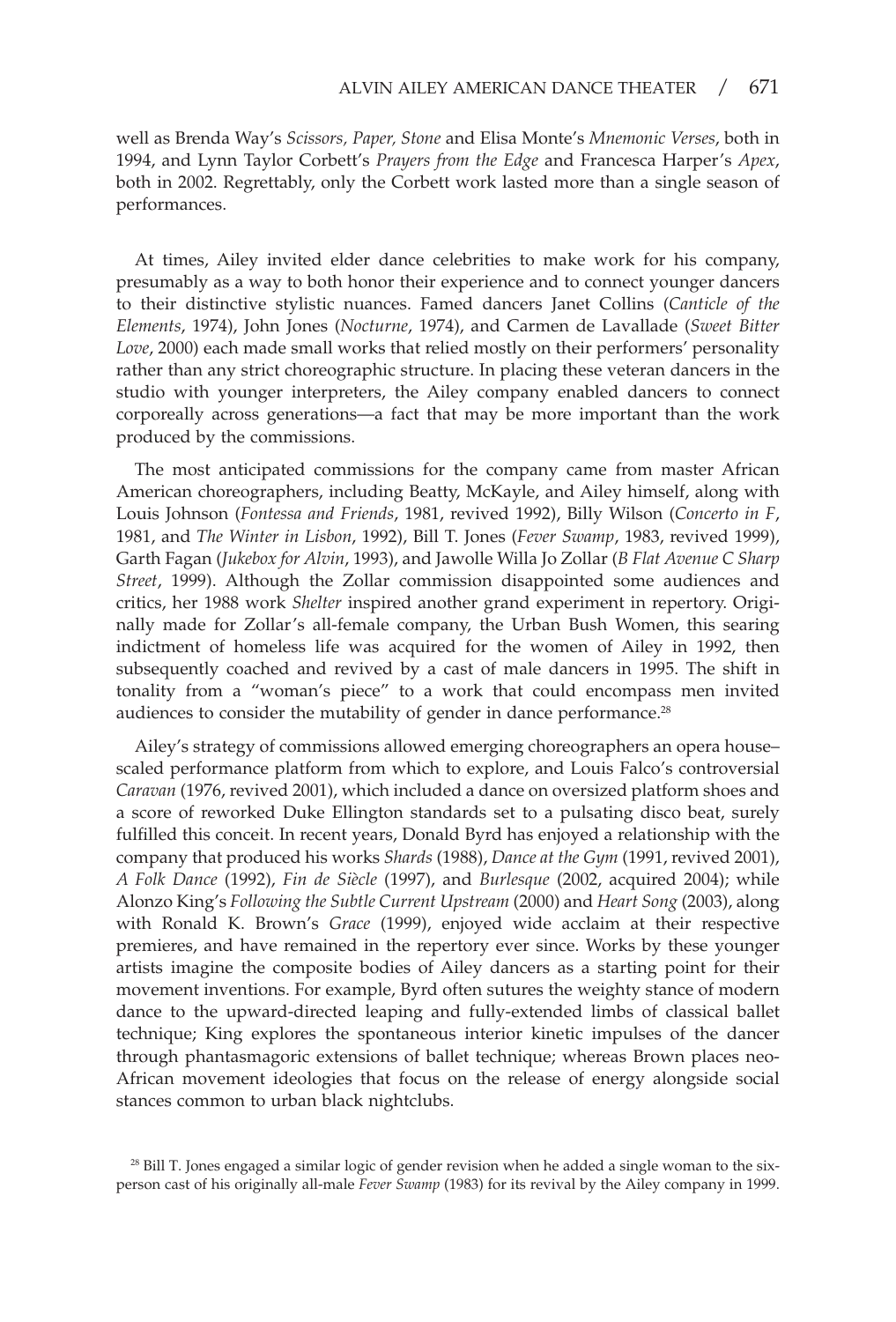

Figure 3. Staging Ethnic Diversity: Carmen de Lavallade (*center*) and members of the Alvin Ailey American Dance Theater in Glen Tetley's *Mountainway Chant*, 1962. Photographer unknown; courtesy of Alvin Ailey Archives.

## **Commissioning Ideologies**

From the beginning, choreographers commissioned by the Ailey company have enjoyed a unique opportunity to create work for an expert ensemble of mostly African diaspora artists that would be seen by audiences around the world. For example, among the company's first commissions, Glen Tetley's *Mountainway Chant* (1962) was expressly created for a thirteen-week engagement in Southeast Asia and Australia sponsored by President Kennedy's Special International Program for Cultural Presentations. Tetley used the opportunity to create a theatrical enactment of a Native American ceremony, staged to emphasize the dramatic abilities of soloist Carmen de Lavallade, cast here as a tribal maiden. As de Lavallade danced on a small circular platform decorated with plumed staves, other company members outfitted in heavy animal-skin costumes oversaw an obscure ritual ostensibly based on Navaho traditions. The work served as both an evocation of ethnic diversity in America and as an exotic spectacle, as it allowed fair-skinned de Lavallade to suggest the composite body of African and Native American heritage. Whatever its merits, though, the work was never shown in the US.

In 1978, Ailey commissioned a work from choreographer and activist Eleo Pomare. A decade earlier, Pomare had been an outspoken critic of Ailey's integrationist aesthetic interests that seemed to minimize the need for political mobilization by black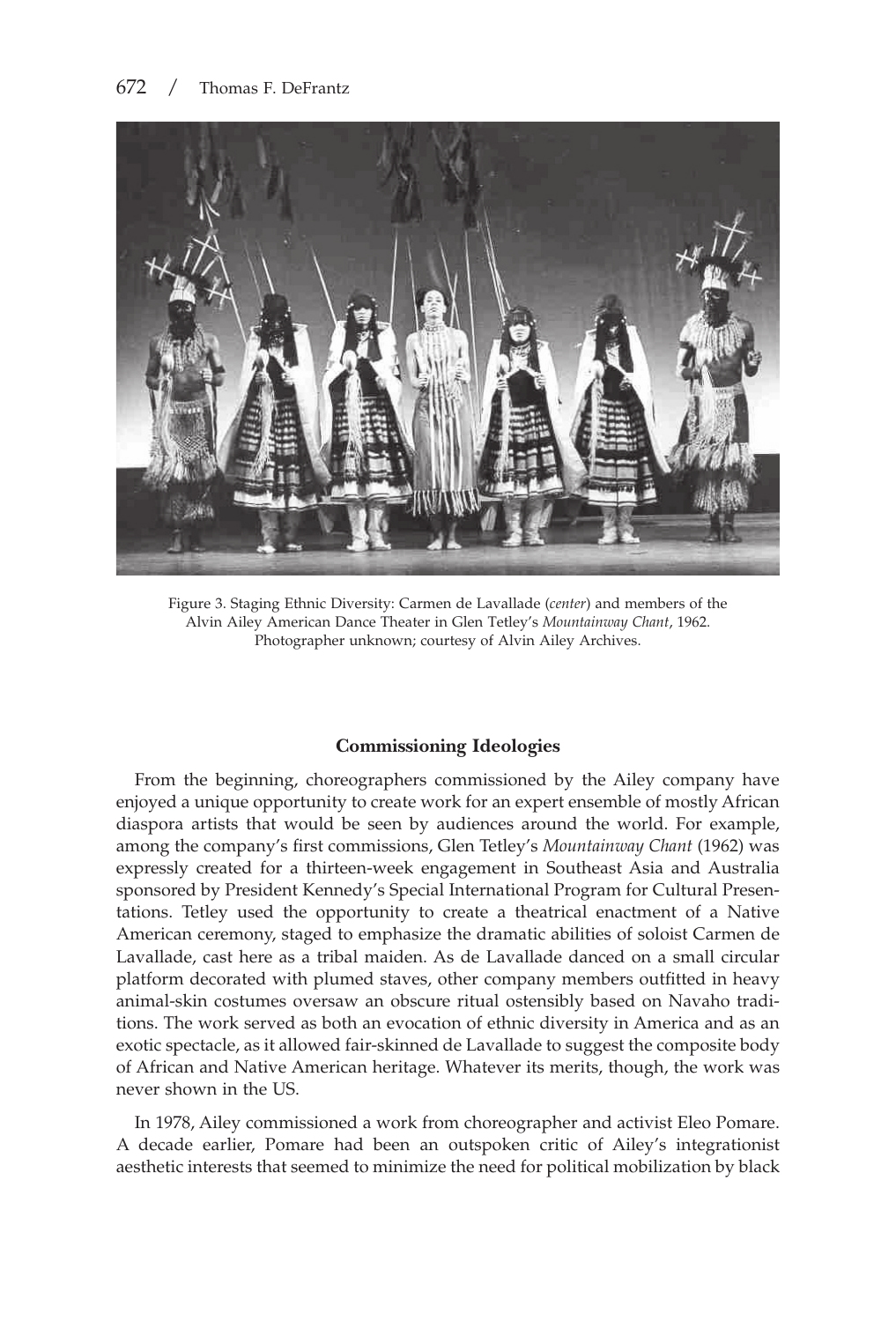dancers and audiences.29 Active in the Black Arts Movement as well as the New York City Dancemobile project, which brought modern dance to black communities on the back of a flatbed truck, Pomare may have seemed an unlikely choice to make a work for an international, opera-house dance audience.<sup>30</sup> Nevertheless, he seized the opportunity to create an explicitly political historical work about the wages of racism titled *Blood Burning Moon*. Set to an assembled jazz score by Yusef Lateef, Duke Ellington, and the Art Ensemble of Chicago, the work drew its libretto from a short story by Jean Toomer first published in the 1923 opus *Cane*. Similar in theme to Katherine Dunham's Southland of 1951,<sup>31</sup> Blood Burning Moon explored the social consequences of a black woman laborer involved with two men, one a white overseer and the other a black canefield worker. When the overseer is killed by the fieldhand in a fight over the woman, a white lynch mob surges forth to hang the black man. Stark in tone, and overtly critical of inequitable racialized justice systems at work in the US, the dance also called into question the wages of beauty, labor and gender division, and, of course, race.

Where *Blood Burning Moon* laid bare divisions of race and sexuality, another more controversial work undermined the stability of concert dance choreography divided by idiom. In 1985, Bill T. Jones and Arnie Zane created *How to Walk an Elephant*, a deconstruction of movement ideas from George Balanchine's celebrated *Serenade*  $(1934).$ <sup>32</sup> Titled in ironic reference to the seeming domination of ballet as high modernist expression—the elephant in need of a walk—the Jones-Zane work visually referenced sections of Balanchine's groupings and patterns, at times with direct quotation of movement sequences. Set to experimental player-piano music by Conlon Nancarrow, the work for twelve dancers inspired heated debate among dance aficionados offended by its loopy, irreverent tone.33

None of these three commissioned works lasted beyond their first season of performances, surely in some part because their successes were heavily mitigated by incomplete and fragmentary conceptual, theatrical, and kinetic ideas. As examples of the range of work that Ailey commissioned, however, they confirm an array of material that embraced, respectively, performing an ethnic Other, confronting a history of institutionalized racism with potent theatrical venom, and the irreverence of cultural appropriation embodied by African diaspora modern dancers inhabiting gestures of a Euro-American ballet classic. The fact that Ailey's company performed this repertory for an ever-expanding international audience also confirms an assessment

<sup>29</sup> See Ric Estrada, "3 Leading Negro Artists and How They Feel About Dance in the Community: Eleo Pomare, Pearl Primus and Arthur Mitchell," *Dance Magazine* (November 1968): 45–48.

<sup>30</sup> The Dancemobile project, founded by Pomare in 1967, demands scholarly documentation.

<sup>31</sup> For an overview of the Dunham work, see Constance Valis Hill, "Katherine Dunham's *Southland*: Protest in the Face of Repression," in *Dancing Many Drums: Excavations in African American Dance*, ed. Thomas F. DeFrantz (Madison: University of Wisconsin Press, 2002), 289–316.

<sup>32</sup> Balanchine's work, first performed by students of the School of American Ballet, explored neoclassic movements through shifting arrangements of ballerinas and cavaliers.

<sup>33</sup> Anna Kisselgoff, "The Dance: Alvin Ailey Performs 'Elephant,'" *New York Times* 7 December 1985: 14. Kisselgoff termed the work "not so much offensive as it is pointless. At best, it is a misguided homage to Balanchine; at worst, an exploitation of his legacy." See also, Anna Kisselgoff, "Experimental Works Are Not Necessarily Built to Last," *New York Times* 21 December 1986: H19.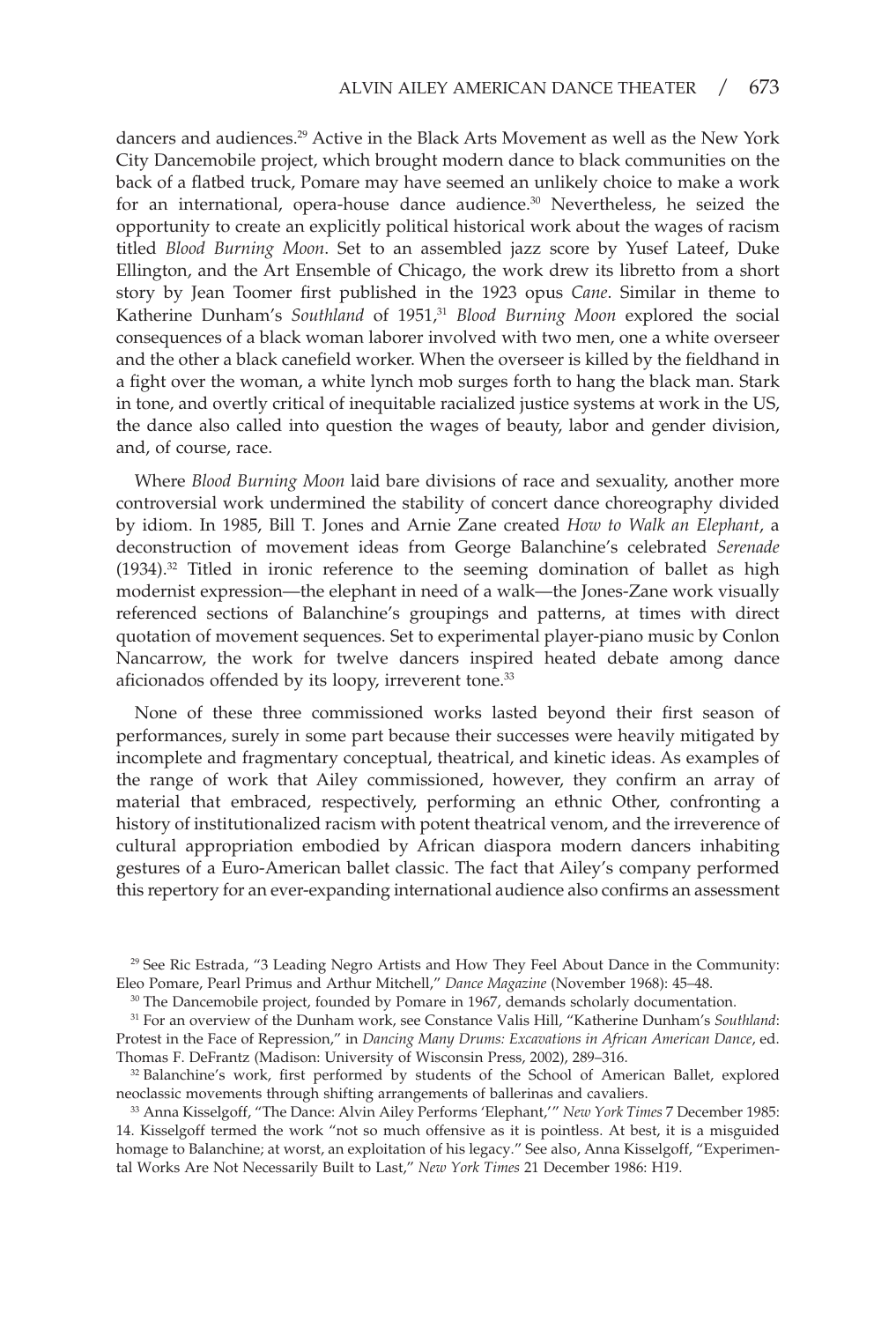of the company's rising stature and artistic stability, whether its repertory commissions were deemed repeatable or not.

#### **The Demands of, and Reactions to, Repertory**

To achieve the technical demands of dances with varied themes, movement idioms, historical legacies, and artistic intentions that the repertory required, Ailey reversed the rhetorical trend separating modern dance from ballet to predict the necessity for ballet training for all of his company's dancers. The presumption that all members of a modern dance company would acquire a basic technique in ballet had little precedent in American concert dance before the 1950s. By the 1960s an ever-expanding group of professional dance artists sought a pliant relationship between specific modern dance techniques and ballet. Dunham, Graham, and Humphrey (through her protégé Limón) each allowed ballet technique to influence his or her modern work, and increasing numbers of dancers studied several techniques to elevate their own kinesthetic awareness as well as to increase employment opportunities in the dance marketplace. When Ailey himself choreographed works for the Joffrey Ballet, the Harkness Ballet, and American Ballet Theatre in the 1960s,<sup>34</sup> he came to appreciate the power and line that ballet training afforded its devotees. By 1970, he required ballet as a basic technique taught to his company and at his school.

As a choreographer, Ailey gravitated toward the qualities of balance and sculptural abstraction that the balletic line offered. He also came to admire the muscular flexibility that ballet training afforded his dancers, and encouraged changes in the tone of his own choreography to accommodate advanced ballet technique. For example, in "Fix Me, Jesus" of his *Revelations*, movements that had little obvious reference to ballet adagio in the 1960s came to be performed in the 1970s as explorations of line amplitude and tensility. In the "Sinner Man" section of the same work, advanced ballet training allowed for multiple pirouettes and precise body-line placement in a series of leaps across the floor. These shifts in the tone of the dance placed *Revelations* in kinetic dialogue with other ballet-based works in the repertory, including Todd Bolender's *The Still Point* (1954, revived 1980).

Certainly, ballet technique smoothed over differences between varied movement idioms represented in the Ailey company's repertory. Motions that had been born from a feral manipulation of gestural attack, or a rhythmic release of the torso, for example, could not be accommodated by ballet technique. More than this, the political ideology of ballet as a presentational idiom developed to display the body and its movement possibilities to a motionless audience frequently was at odds with work that hoped to express the spirit or soul of a community in motion. Ballet never stood alone as a technique: no matter the work at hand, ballet technique had to be sutured to other technical approaches in order to enhance Ailey company performances.

Not surprisingly, the most balletic works in the repertory, including Ailey's own *The River* (1970 by the American Ballet Theatre, acquired by Ailey Company, 1981),

<sup>&</sup>lt;sup>34</sup> For a complete analysis of works Ailey made for these ballet companies, see Thomas F. DeFrantz, *Dancing Revelations: Alvin Ailey's Embodiment of African American Culture* (New York: Oxford University Press, 2004), 136–59.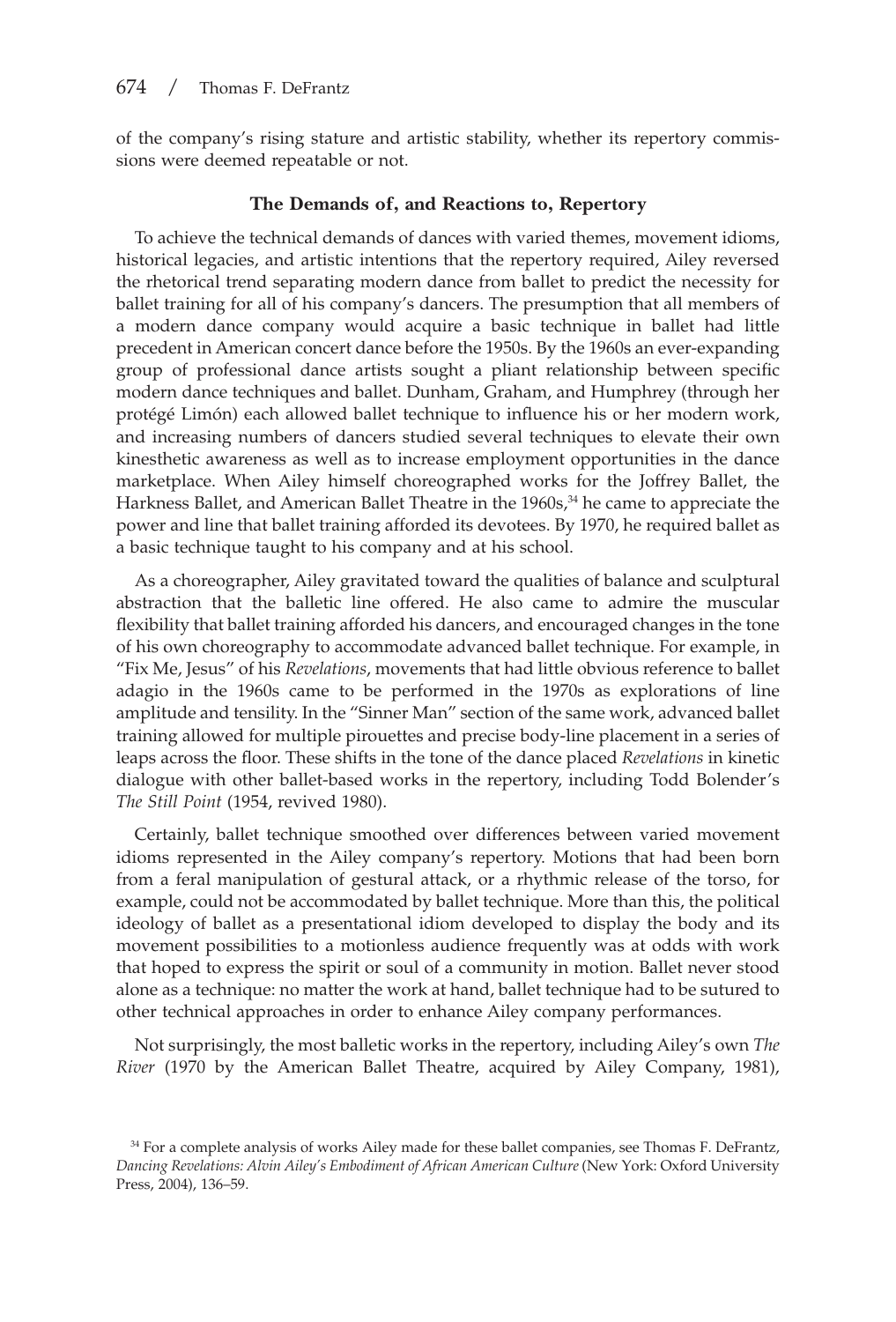suffered most in the shift from ballet company to modern dance repertory. As performed by ballet dancers, sections of *The River* shimmer with a directness of focus and lightness of weight that allow the work to flow vibrantly. But in many instances, performances of this work by the Ailey company replace a lightness of the feet with a textured grasp of the floor that significantly alters the shape of its steps. In this case, balletic choreography landed ineffectively on the Ailey dancers, who deformed its aesthetic intentions without notable gain.

#### **Ailey Style**

Indeed, dance pedagogies may be equivalent in their ultimate intention to train dancers in a particular grammar of motion, but each technique fits differently on each body it trains. Specialized techniques, including ballet and the Graham technique, discipline the body toward a particularized silhouette and deployment of weight, speed, focus, rhythm, and body line. While a large cohort of Ailey company dancers have been extremely well trained in several dance idioms, some dancers struggle mightily with the demands of varied repertory. When in kinetic doubt, these dancers have relied on a performance style that connects different movement grammars whether they are related or not. At the present time, an almost palpable Ailey company style of performance mitigates differences in choreographic grammar so that audiences can recognize the dancers inside the dance, regardless of the idiom of dance being performed.

All dancers in the Ailey company are expected to be able to perform the company's repertory within the prevailing Ailey style of the day.<sup>35</sup> This style is elusive to define, and, most importantly, shifts regularly according to the company's membership. At times the company has been imbued with a deep, emotional humanism; an ebullient, youthful optimism; or a chilly, technical precision. None of these characterizations by critics and audiences of the company's style has lasted longer than a decade. But because the company members train in several dance techniques (including at least Horton, Dunham, Graham, and ballet) and achieve differing levels of mastery in these techniques, the mitigating element of a performance style necessarily links the dance artists together.

Some dance aficionados have disparaged the relative importance of style over technique in Ailey company performances.<sup>36</sup> Certainly, a unified performance style emphasizes common denominators of rhythmic attack and physical approach to movement, whether dance gestures originally possessed these similarities or not. But at times, specific movement idioms may be too easily blurred, and Ailey company performances may distill particular gestures into an approximation that suits the stylistic tendency of the day. When this happens, the varied repertory may become diffused and relieved of its specificity, even as it is smoothed into a manageable whole.

<sup>&</sup>lt;sup>35</sup> The Ailey company has grown steadily in size, from six dancers in the late 1950s to a company of thirty in 2005.

<sup>36</sup> Among countless articles in this vein, see Anna Kisselgoff, "Has Ailey Really Gone Commercial?," *New York Times* 17 December 1978: D26; Robert J. Pierce, "They Certainly Are Physical," *Soho Weekly News* 16 December 1976; Arlene Croce, "Dreams That Money Can Buy," in *Afterimages* (New York: Vintage Books, 1979), 281–87.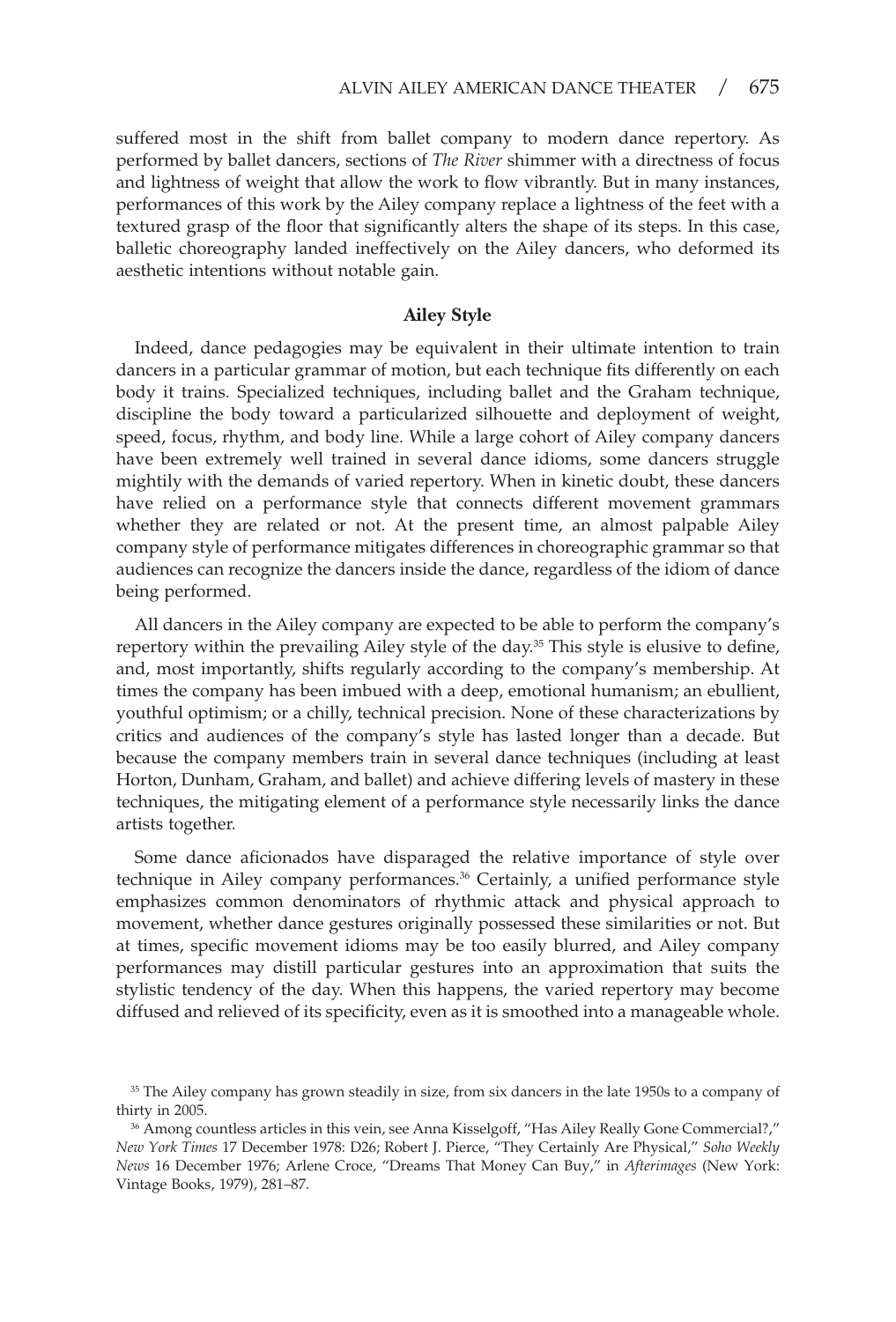But what happens if we think of the Ailey style as a foundational technique? What if the style/technique offers a means to connect the diverse array of composite bodies that form the company and allows them to produce a recognizably black embodiment across movement idioms? In this proposition, the elusive style provides the mortar between seemingly disparate blocks of movement ideology. In some respects, the Ailey style may offer its own deformation of mastery for the entire cohort of Ailey dancers, as it shifts the emphases of particular movement idioms toward a performance endorsed by the group and its core audience.

#### **Ailey's Contribution to the Repertory**

At times, Ailey's own contribution to his company's repertory became contingent upon either the casting needs of guest choreographers, or the need to fill a programmatic void left by the expressive limits of guest artist work in a particular season. For example, in 1972 Ailey created a fifteen-minute idyll titled *The Lark Ascending*. Set to Ralph Vaughan Williams's *Romance for Violin and Orchestra*, the work referred to a fluidity and suppleness of line long absent from Ailey's own choreographic palette, even as it offered its dancers a formidable challenge of sustained lyricism. In context with other works in the Ailey repertory that year, including revivals of Donald McKayle's weighty chain-gang drama *Rainbow 'Round My Shoulder* (1959, revived 1972 and 1980) and Brian MacDonald's tribal mating-ritual ballet *Time Out of Mind* (1962, revived 1971), Ailey's dance offered its performers an engagement with movement as it might express emotional valences of naïveté or innocence.

Two years later, Ailey made *The Mooche*, a strange, moody suite ostensibly celebrating four African American women entertainers, which emerged as one of Ailey's most spectacular dance theater works, handily able to anchor the company's ambitious 1976 Duke Ellington Festival. Originally created in 1974 for a troupe of preprofessional students from the Ailey school for a television special, $37$  the work was revised and expanded for the stage a year later. Its depiction of considerable glamour, outfitted with chic 1920s costumes by Randy Barcelo and an extravagant art deco setting of mirrored panels and neon lighting designed by Rouben Ter-Arutunian, allowed the work to function as a much-needed spectacle, commensurate with those common to the stages of ballet companies.

While Ailey may have been partially inspired to make these two works in response to his company's repertory needs, each of them achieved success and survived in the company repertory through 2005. Judith Jamison has continued the gesture of choreographing in order to diversify the repertory, and in the process made unexpected works. For example, *Hymn* (1993), a text-based work for the full company and guest artist Anna Deavere Smith, featured Smith embodying the words of dancers based on interviews she conducted. *Double Exposure* (2000), a technologically-innovative work for five dancers, employed live video feed from tiny cameras worn by the dancers projected onto a huge screen at the back of the stage. (See the back cover of this issue.)

Of course, performances of Ailey's most famous choreography, *Revelations* (1960), fulfill the company's need for a perennial signature work. Unlike any other work in

<sup>37</sup> The program *Ailey Celebrates Ellington* was broadcast by CBS on Thanksgiving Day, 28 November 1974.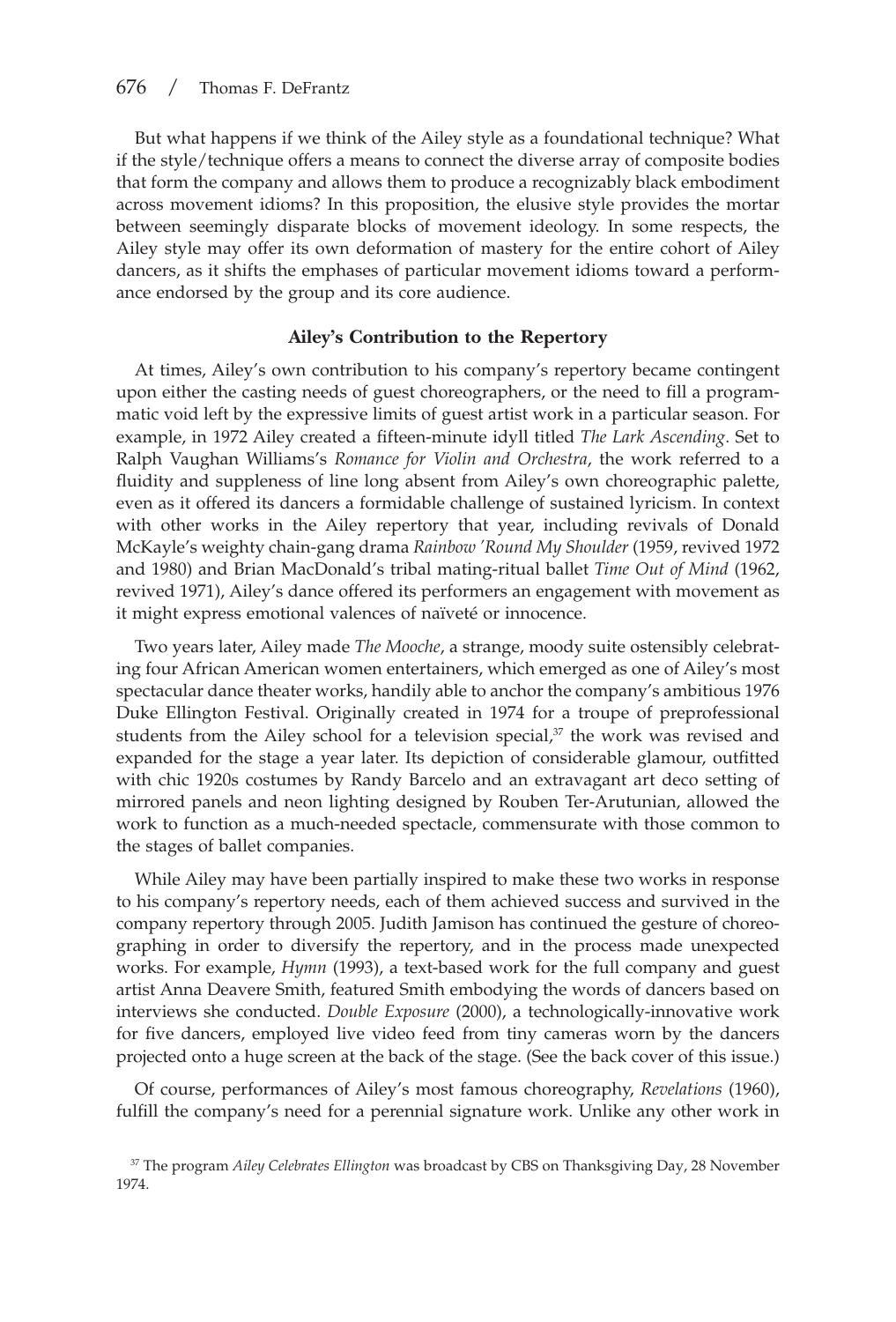

Figure 4. Spectacular African American Celebrity: Sarita Allen (*center*) and members of the Alvin Ailey American Dance Theater in Alvin Ailey's *The Mooche*, 1976. Photo: Bill Hilton, courtesy of Alvin Ailey Archives.

the repertory, *Revelations* has enjoyed continuous production since its premiere, and its performance is regarded as an essential offering by the Ailey company in any part of the world.38 Its surging group compositions, exploration of spirituality, and upbeat, measured optimism distinguish the work from other pieces that have come and gone over forty-five years of company operation. In this way, *Revelations* grounds the Ailey company's diverse repertory, as its continued performance fulfills Ailey's goal of presenting classic works from the modern dance repertory even as it creates a reflecting plane against which all new work must imagine itself.

In continual annual commissions of new work and revivals of old work, Ailey's repertory plan engages dancers and audiences with a range of material that otherwise would be unavailable to them. For the dancers, the varied repertory makes elaborate kinetic demands that reach far beyond the purview of any single choreographer's vision. Audiences are invited to view a shifting roster of choreographic grammars and relationships of movement to music, theme, and theatricality. The artistic demands of such a diverse repertory are not invisible, but they surely emerge in productive tension with Ailey's fulfilled ambition to create a modern dance repertory that could serve its dancers, audiences, and its own historical legacy as a vulnerable but vital performance

<sup>38</sup> For a discussion that troubles the "necessity" of *Revelations* in the Ailey repertory, see Thomas F. DeFrantz, *Dancing Revelations: Alvin Ailey's Embodiment of African American Culture* (New York: Oxford University Press, 2004), especially 89–92 and 236–40.